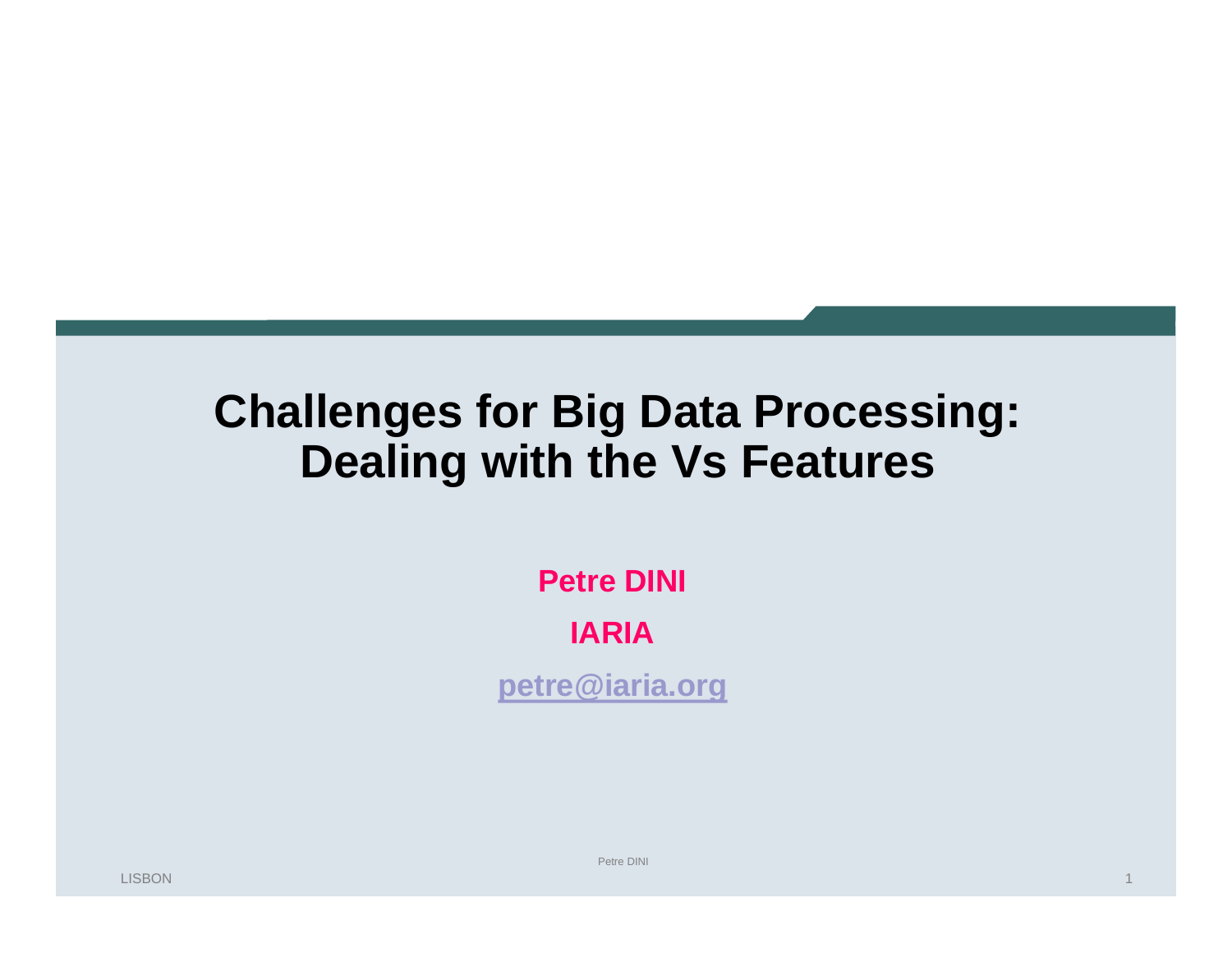# **Plan**

- **Big/small/linked/open data**
- **Data collection/filtering/storing**
- **Data retrieval/selection/interpretation**
- **Domains**
- **Case Study**
- **To come**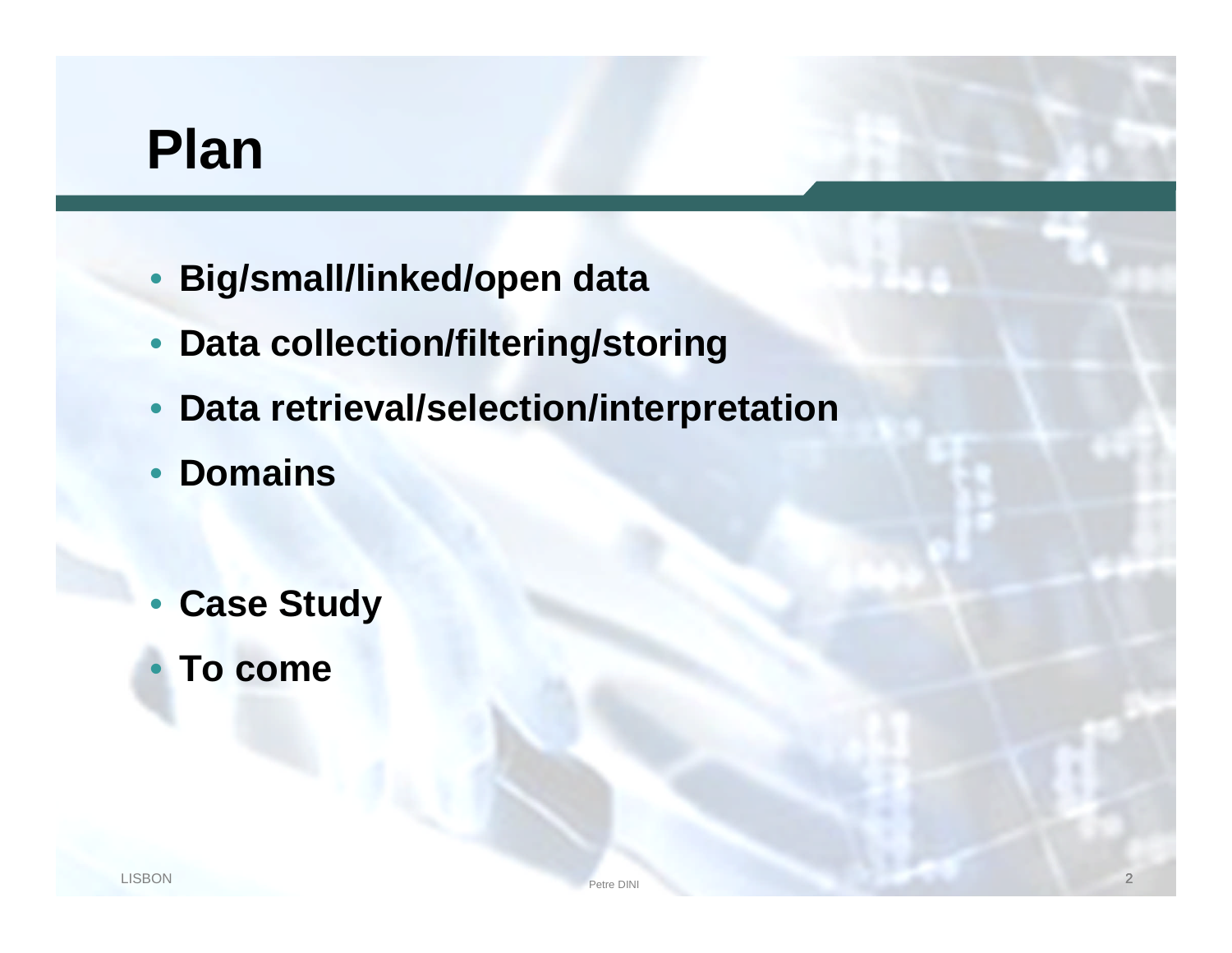#### **Where to start from?**

- **For existing systems; mostly, non-standard approaches**
- **- forensic**
- **- facial recognition**
- **- atmospheric models**
- **- universe models**
- **- health records**
- **- human behavioral models**
- **- etc.**
- **For new systems; they must be standardized**
- **- syntax**
- **- semantic**
- **- taxonomy**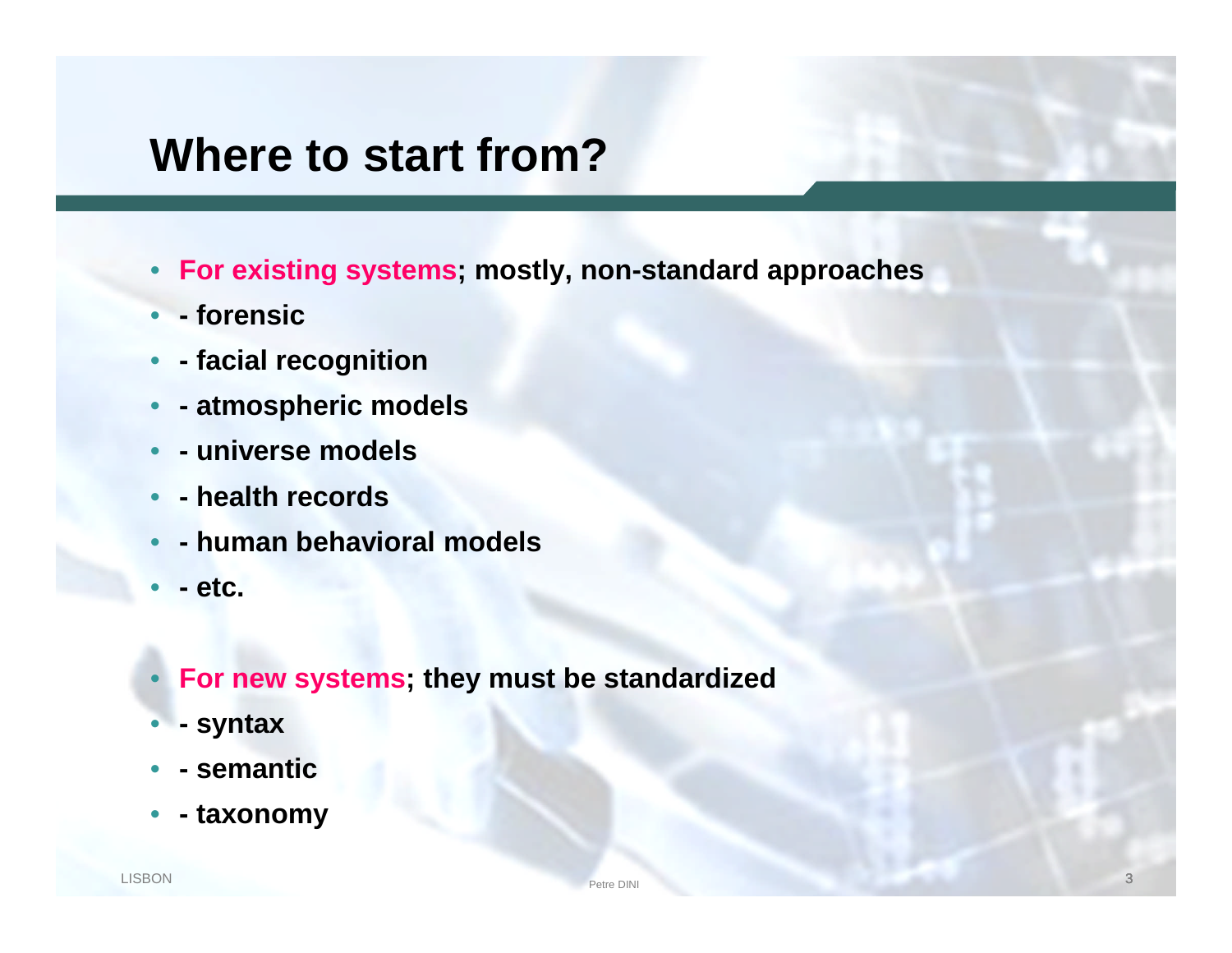## **Data/Support types**

- **Data representation A la SQL**
	- **NoSQL Pictures Voice**
- **Support digital (memory)** • **Support digital (tapes) Pros/cons (Google story!)**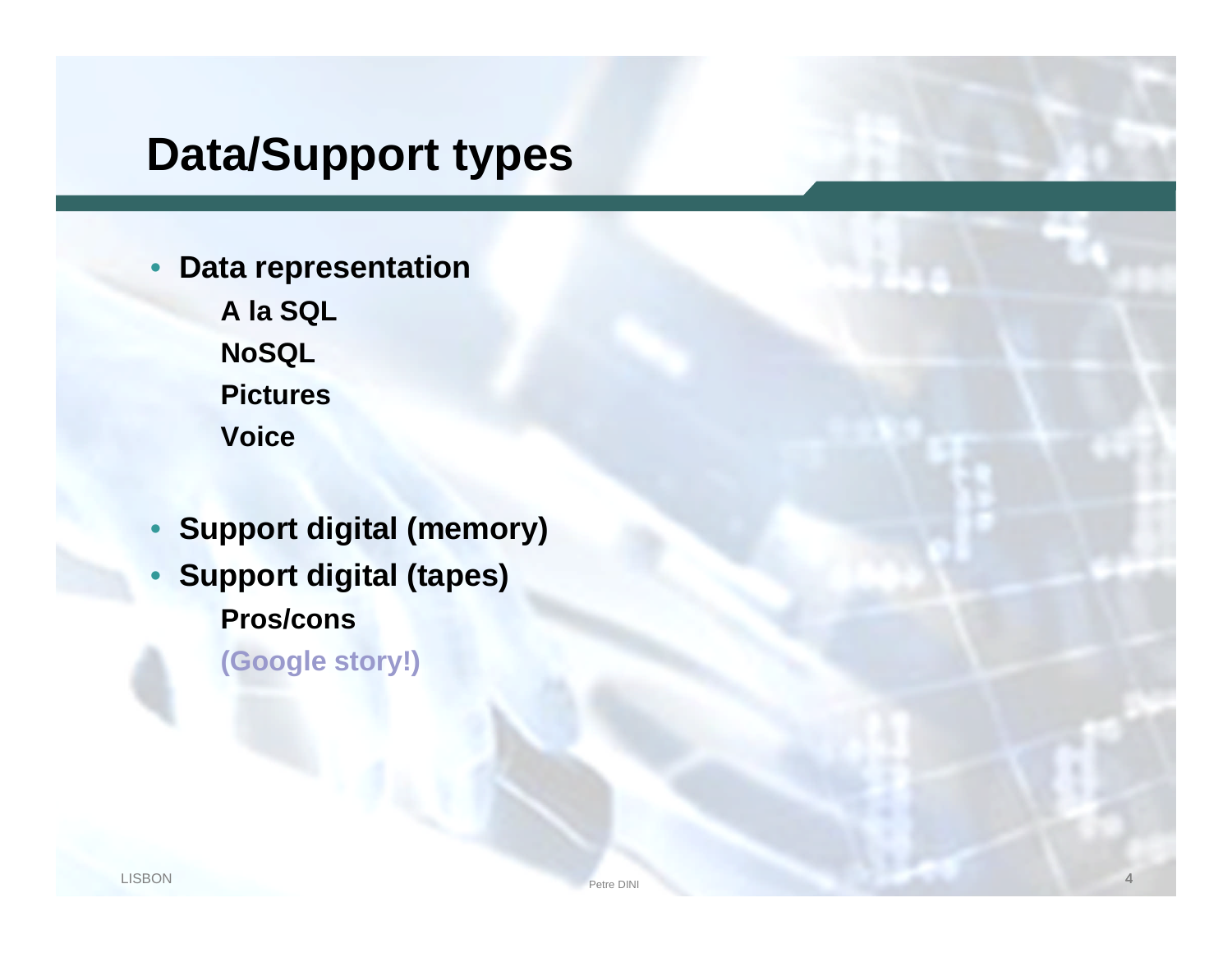#### **Data correlation**

- **Hierarchical data**
- **Distributed/Isolated, Linked data**
- **Web / Deep Web [:) Web sommerso!] Invisible Web, Dark Web, Hidden Web [not indexed]**
- **Data features Primary [P] Secondary [S]**

**D :: = {[P] [S] [context]}**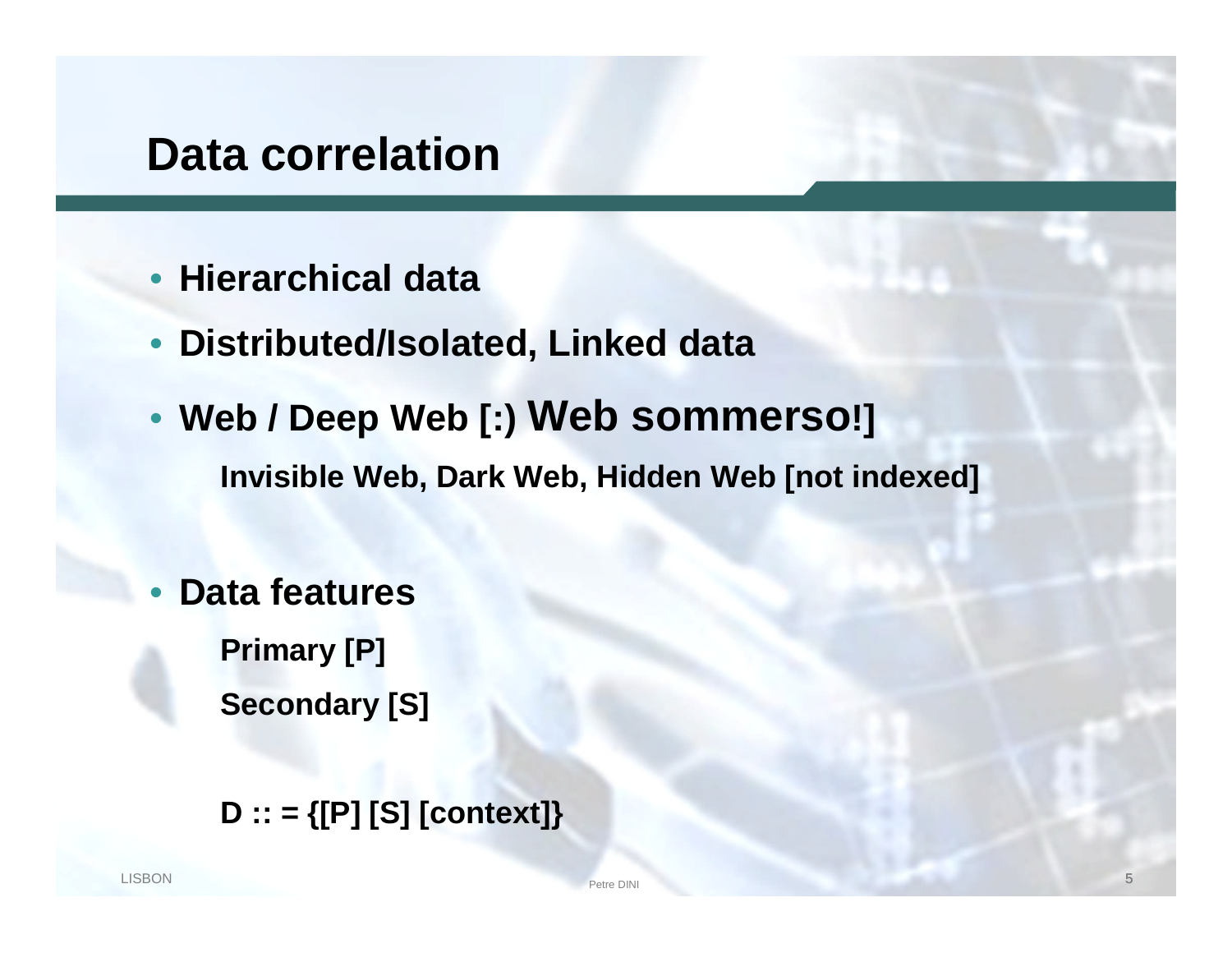## **BIG | the Vs | 3v, 5v, 7v, 10v, …. ?**

- **Volume (length of a records, # of records) (entity-relationship databases)(datasets) || BIG vs. HUGE**
- **Variety (types: strings, pictures, voice, etc.) (structured, non-structured)**
- 

#### • **Veracity (precision and accuracy of data)**

- **Velocity (of change)**
- **Value (as a business/service) IMPACT**
- **Volatility (temporary; quick action)**
- **Vasting resources**

**(storage, computation, transfer)**

- **Viability (are data still useful?)**
- **Visibility (open, hidden, ..)**
- **Validity**

**(are there still valid/updated data?) (in context validity) (e-government datasets)**

**- incomplete**

- **redundant**

- **inconsistent**

- **noisy**

**quality of data**

**filling missing values with estimated values calculated for complete records of the same dataset**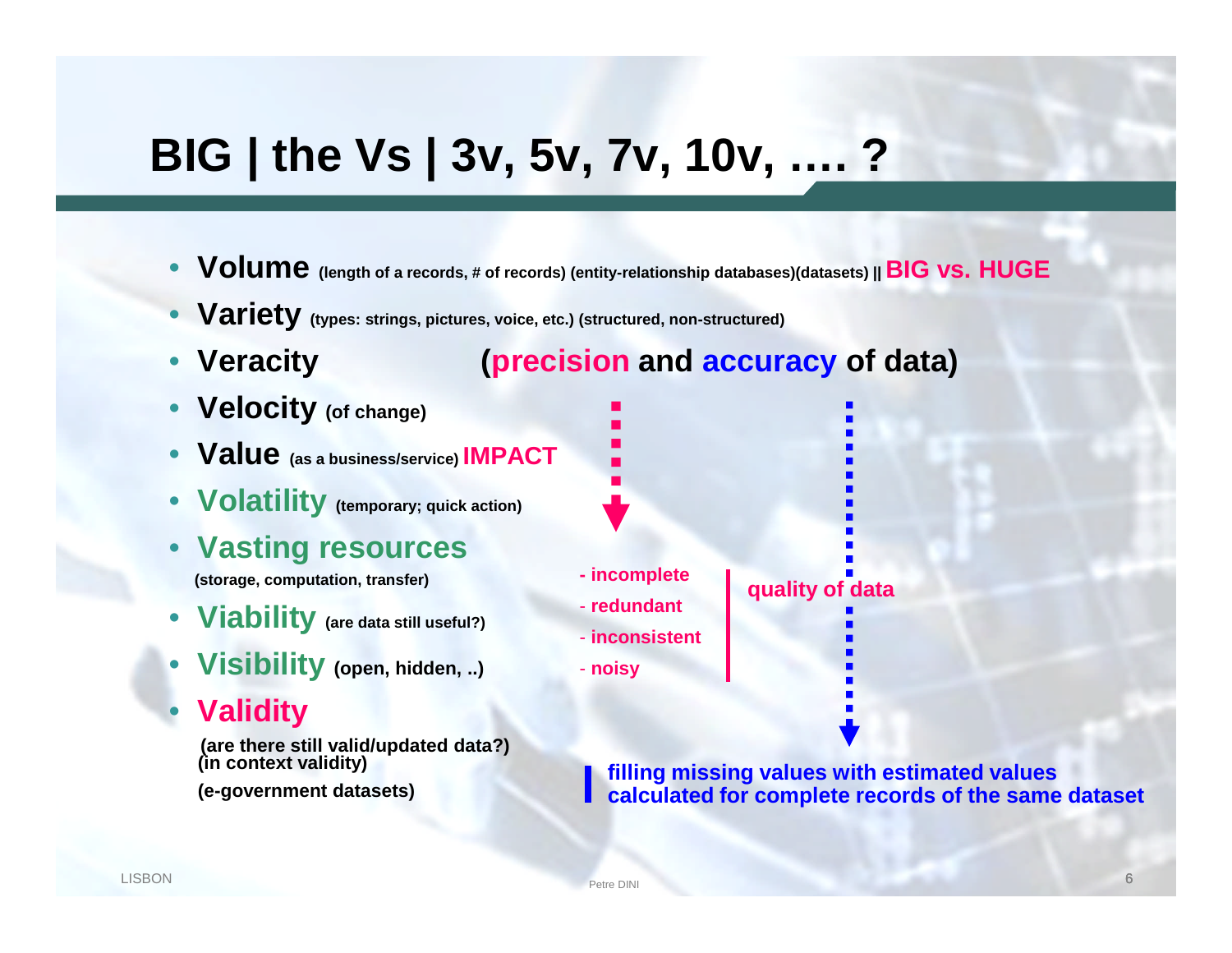### **Last News, on New Book on Veracity of Data**

- **from: From: Brent Beckley beckley@morganclaypool.com**
- **Wed, 13 Apr 2016 09:52:14 -0500**
- **Veracity of Data:** *From Truth Discovery Computation Algorithms to Models of Misinformation Dynamics* **by Laure Berti-Equille, Javier Borge-Holthoefer** *(Qatar Computing Research Institute)* **ISBN: 9781627057714 | PDF ISBN: 9781627057721 Copyright © 2016 | 155 Pages | Publication Date: December 23, 2015 Retail Store (print & individual copies) Digital Library (subscribing institutions)**
- **On the Web, a massive amount of user-generated content is available through various channels (e.g., texts, tweets, Web tables, databases, multimedia-sharing platforms, etc.). Conflicting information, rumors, erroneous and fake content can be easily spread across multiple sources, making it hard to distinguish between what is true and what is not. This book gives an overview of fundamental issues and recent contributions for ascertaining the veracity of data in the era of Big Data.**
- **The text is organized into six chapters, focusing on structured data extracted from texts. Chapter 1 introduces the problem of ascertaining the veracity of data in a multi-source and evolving context. Issues related to information extraction are presented in Chapter 2. Current truth discovery computation algorithms are presented in details in Chapter 3. It is followed by practical techniques for evaluating data source reputation and authoritativeness in Chapter 4. The theoretical foundations and various approaches for modeling diffusion phenomenon of misinformation spreading in networked systems are studied in Chapter 5. Finally, truth discovery computation from extracted data in a dynamic context of misinformation propagation raises interesting challenges that are explored in Chapter 6. This text is intended for a seminar course at the graduate level. It is also to serve as a useful resource for researchers and practitioners who are interested! in the study of fact-checking, truth discovery, or rumor spreading.**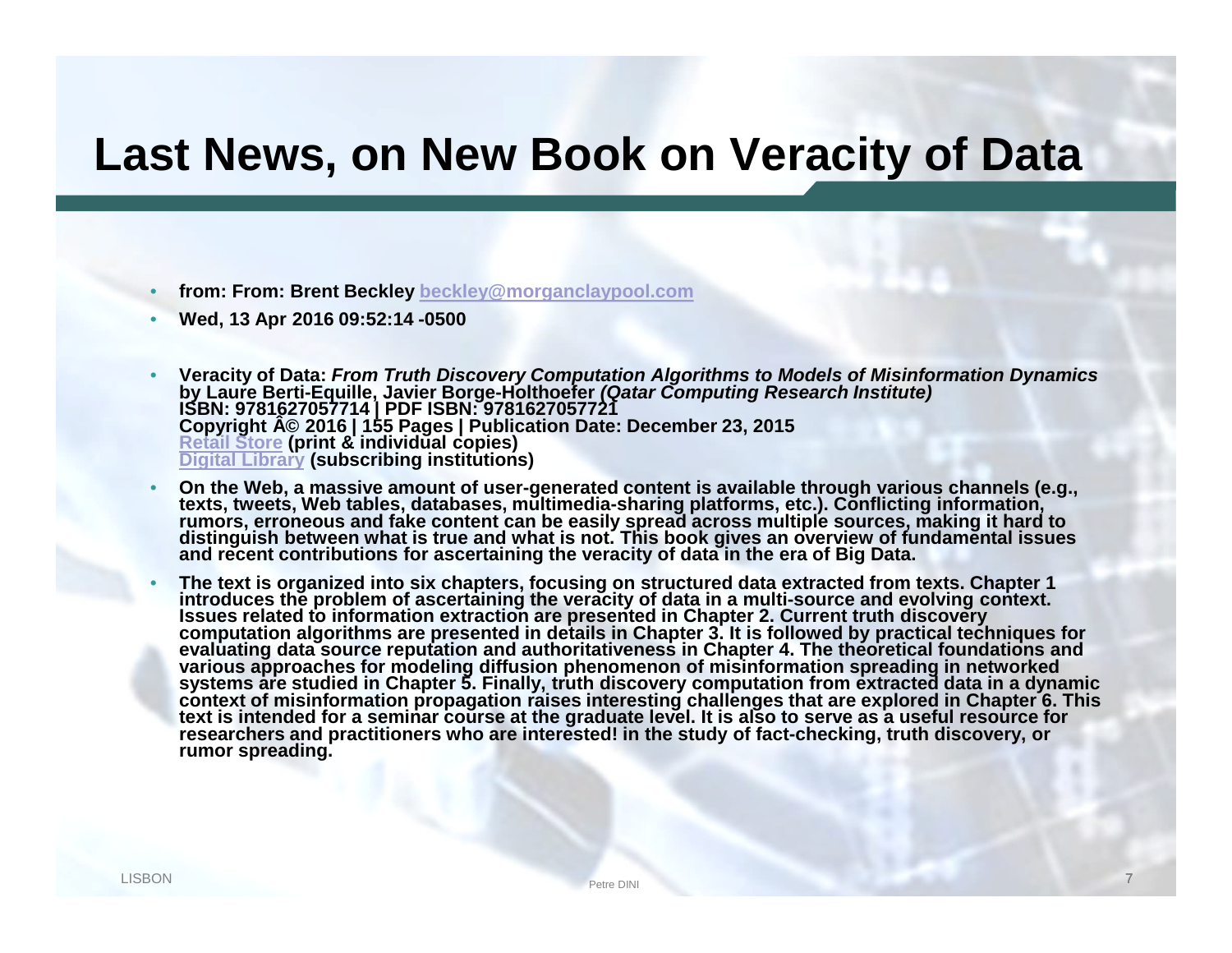### **BIG**

- **Complexity, Security, Risks to privacy**
- **Complex links, (fuzzy links, context-based links)**
- **Mixed Formal/Informal features**
	- **defined fields (syntax) / text-like information**

#### **Note:**

- **90% of world's data was generated in the last two years**
- **> 90% is unstructured**
- **+ Web ad Cloud offer new possibilities for discovery**
- **New technologies:**
	- **For extracting/transforming/loading (ETL) and processing**
	- **For cleaning and organizing unstructured data in big-data applications; e.g., Hadoop**

**Mixed media support**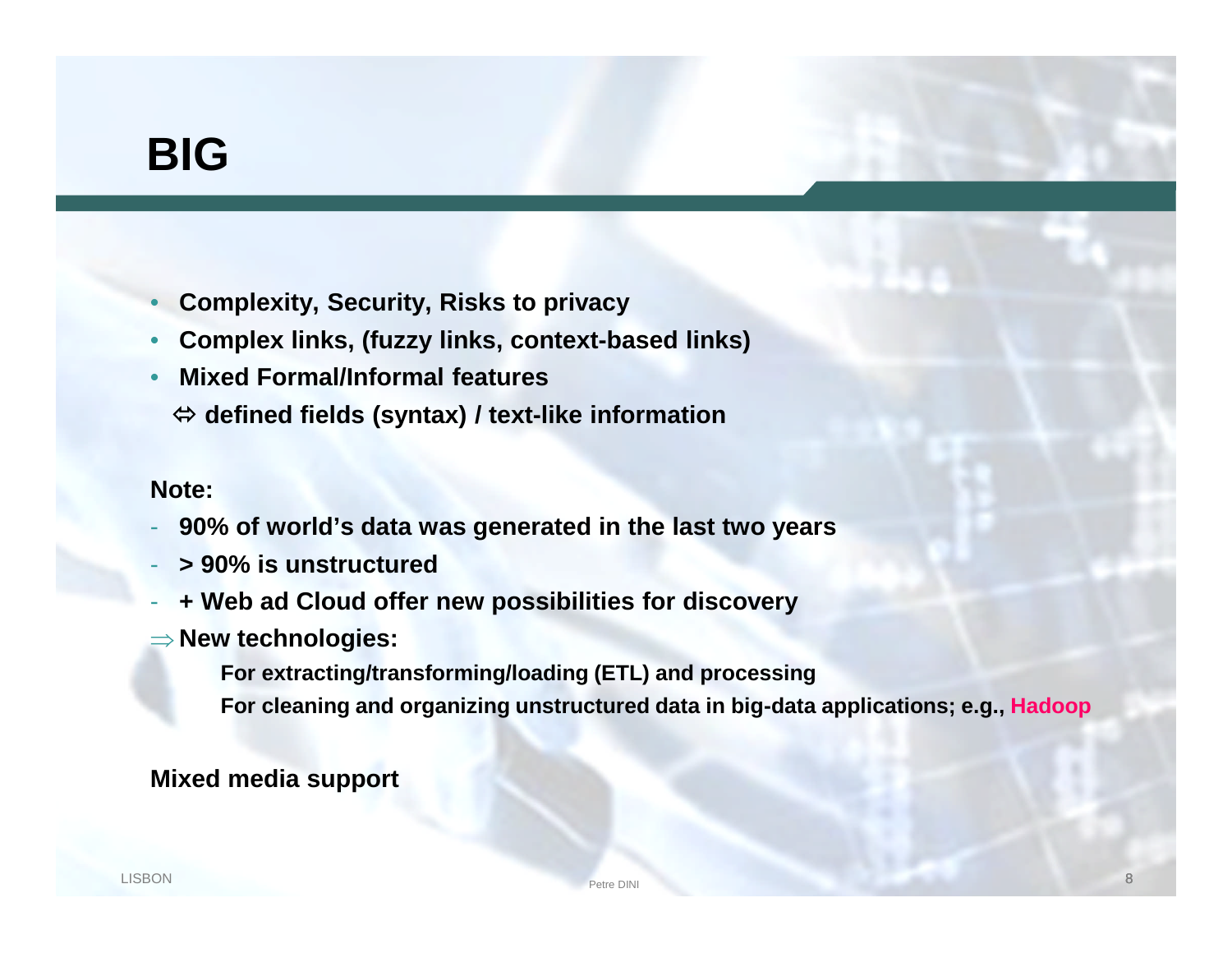## **Tools**

#### • **MapReduce**

• *MapReduce* **is a programming model and an associated implementation for processing and generating large data sets**

#### • **Hadoop**

- *Hive Hadoop Component is used for completely structured Data; Hive Hadoop Component is mainly used for creating reports*
- *Pig Hadoop Component is used for semi structured data. Pig Hadoop Component is mainly used for programming.*

#### • **OLAP – reporting tool**

• **OLAP (online analytical processing) is a function of business intelligence software that enables a user to easily and selectively extract and view data from different points of view**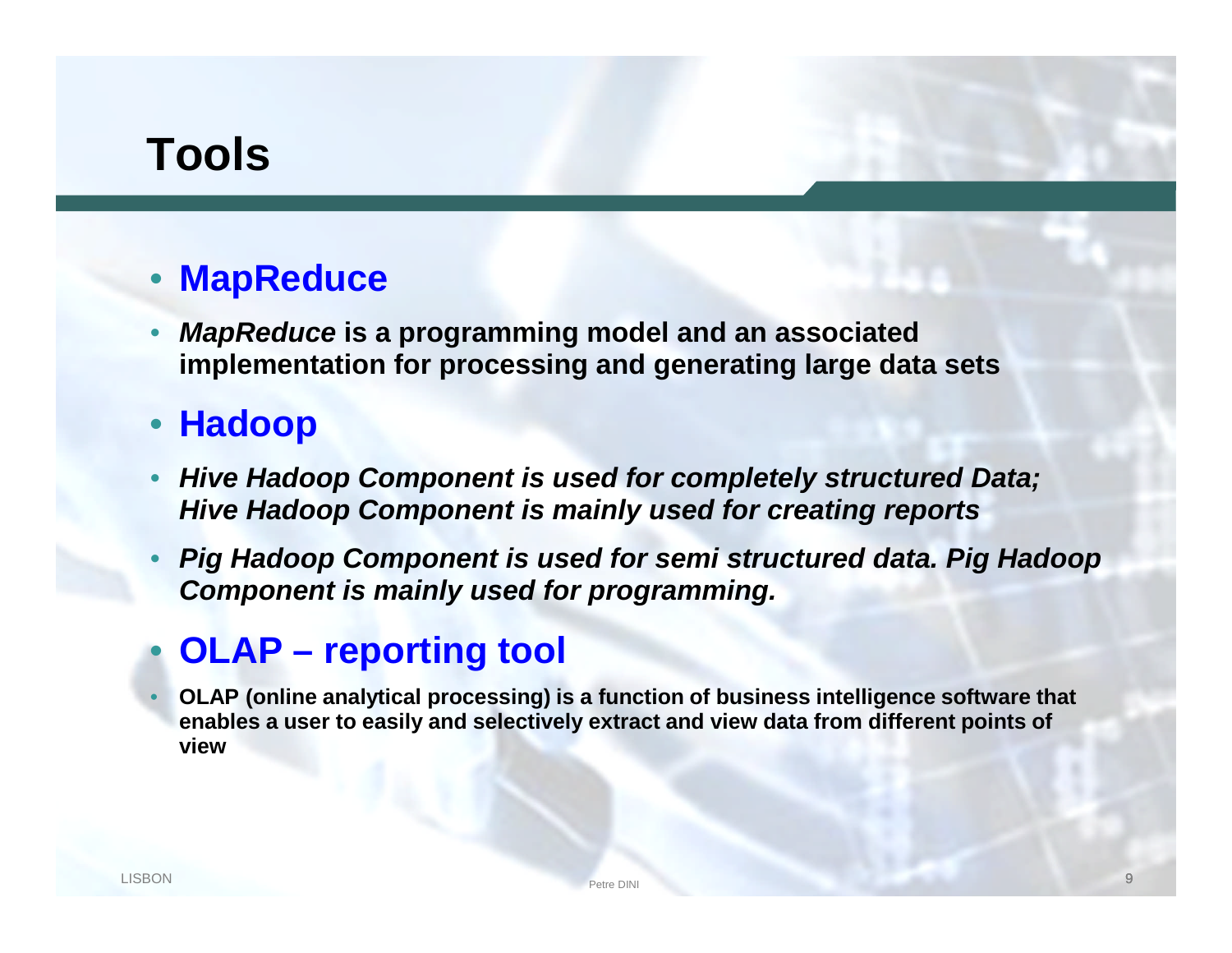### **Source**

- **Sensors**
- **System [any] reports**
- **Neural/body systems**
- **Atmospheric measurements [short, medium, long terms]**
- **Universe observations [long term]**
- **Health measurements [small + big,…]**
- **Social measurements [migrations, resources, etc.]**
- **collections**
	- **Raw**
	- **Partially processed**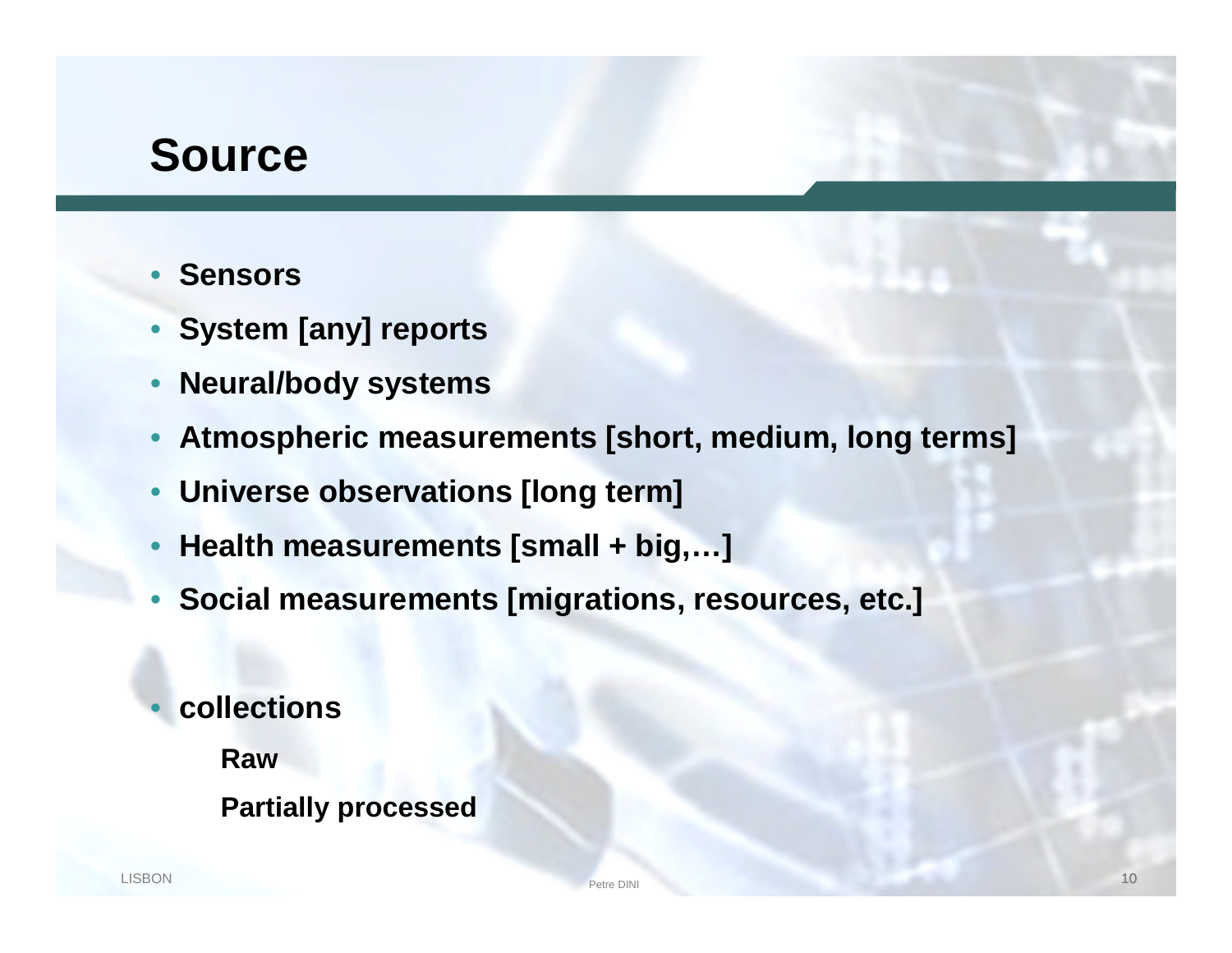#### **Retrieval**

- **Clustering**
- **Partitioning**
- **Summarizing**
- **Fusion**
- **Compressing**
- **? selecting the right features**
- **Datasets [selected, validated, ….]**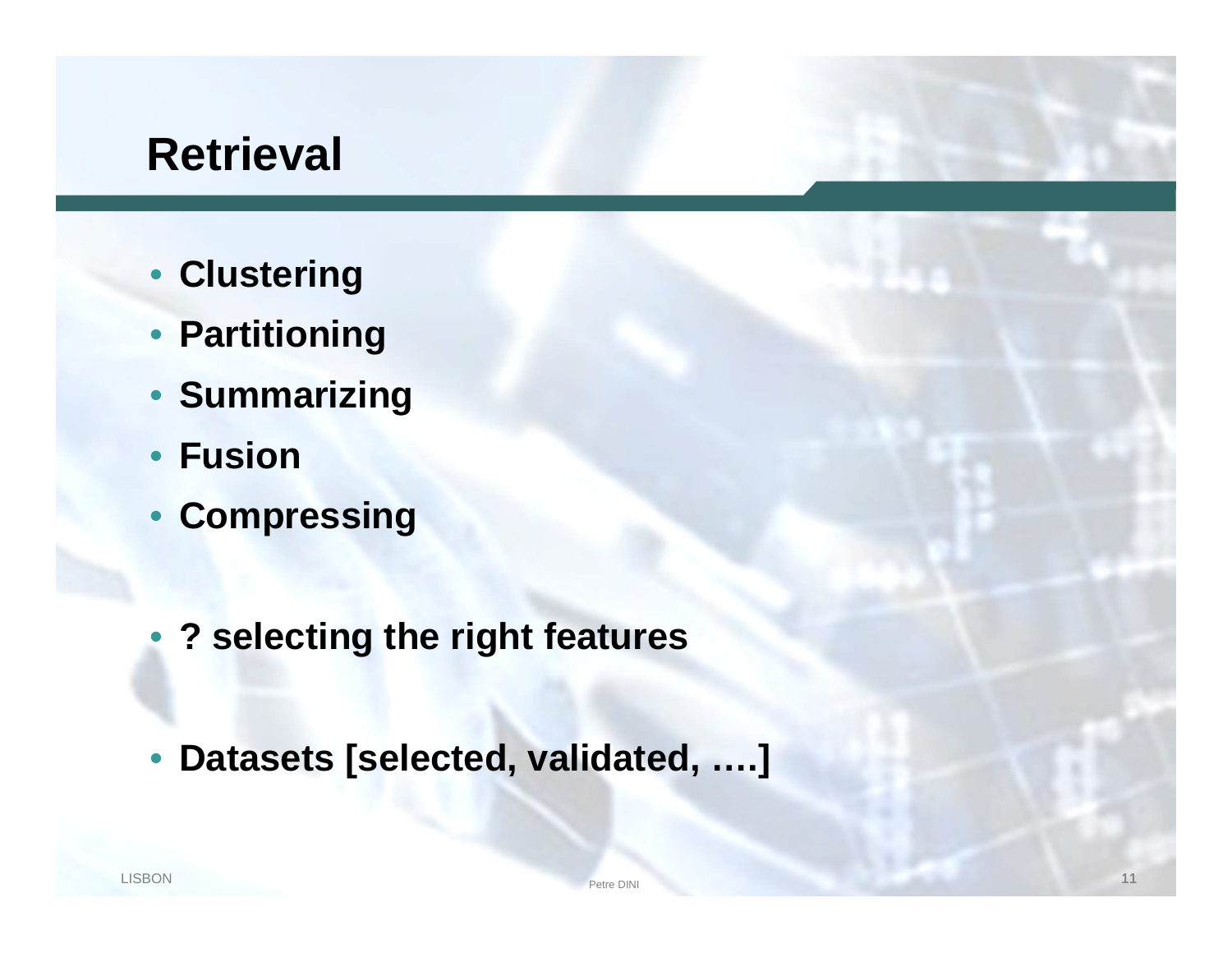### **Bumps**

- **Noise**
- **Probabilistic data**
- **Fuzzy-data sets**
- **Incompleteness**
- **Time-sensitive**
- **Time-free**
- **Timestamps**
- **Hierarchical timestamps**
- **Timestamps: [source][storage][processor][console]**
	- **? Clock synchronization; No-clock entities**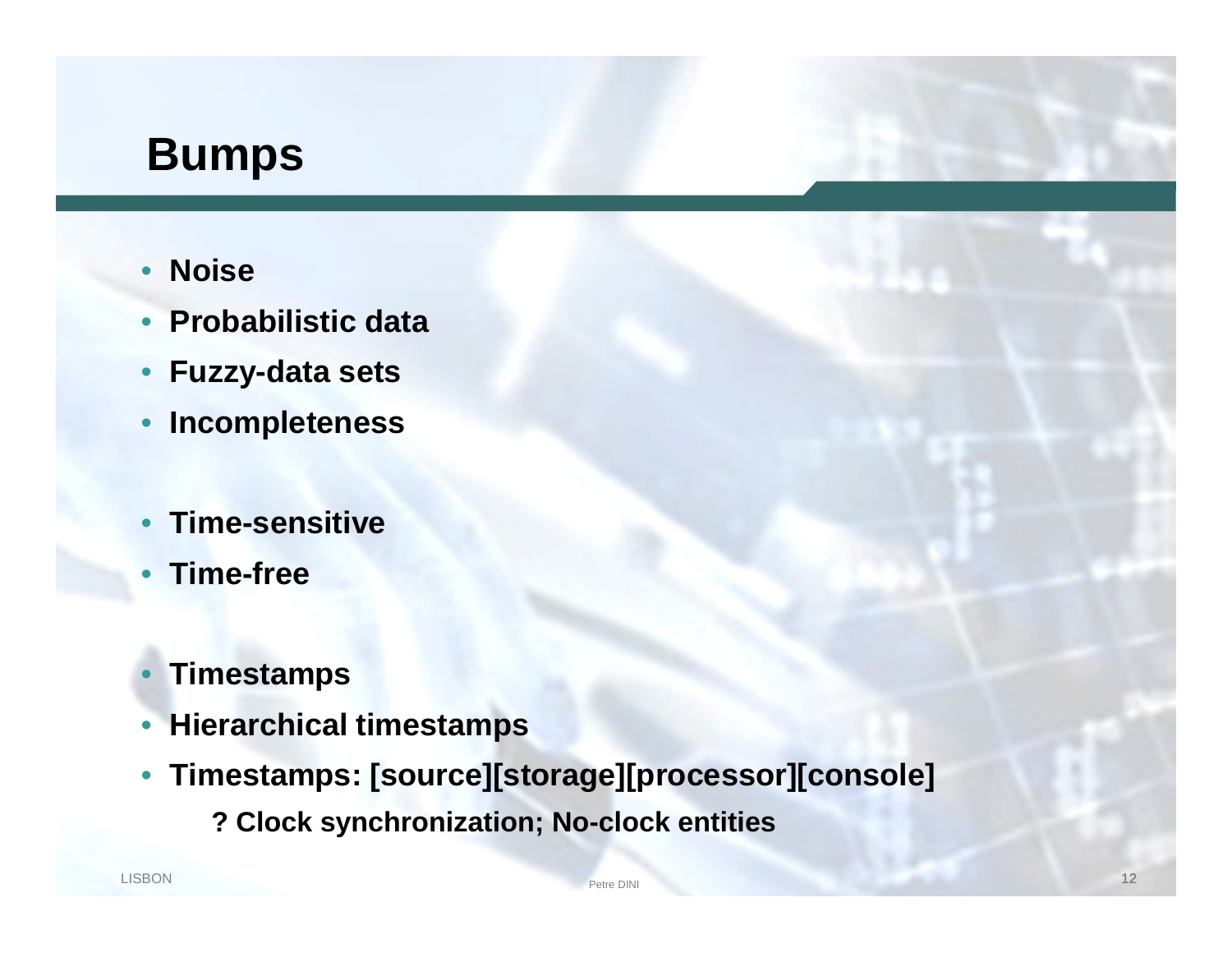### **Storage**

- **Distributed**
- **Access**

**Internet Neutrality Accessibility**

• **Transparency Degree Open [e-government] OpenData Government OpenData Forum Private [financial, health]**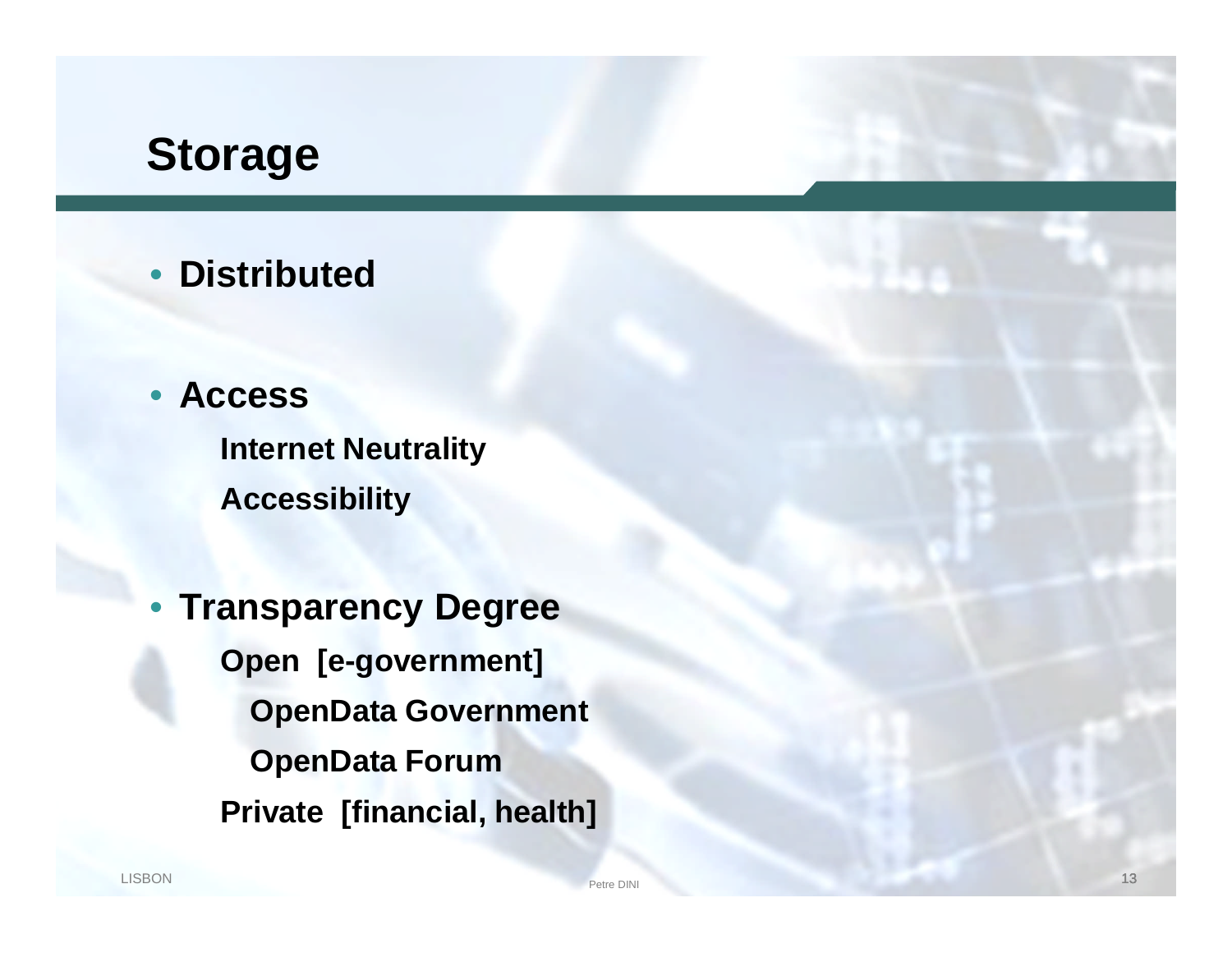### **Status**

- **Yesterday**
- **Today**
- **Tomorrow**
- **#1: big data exist**
- **#2: big data was dealt with**
- **? classical "hype" case**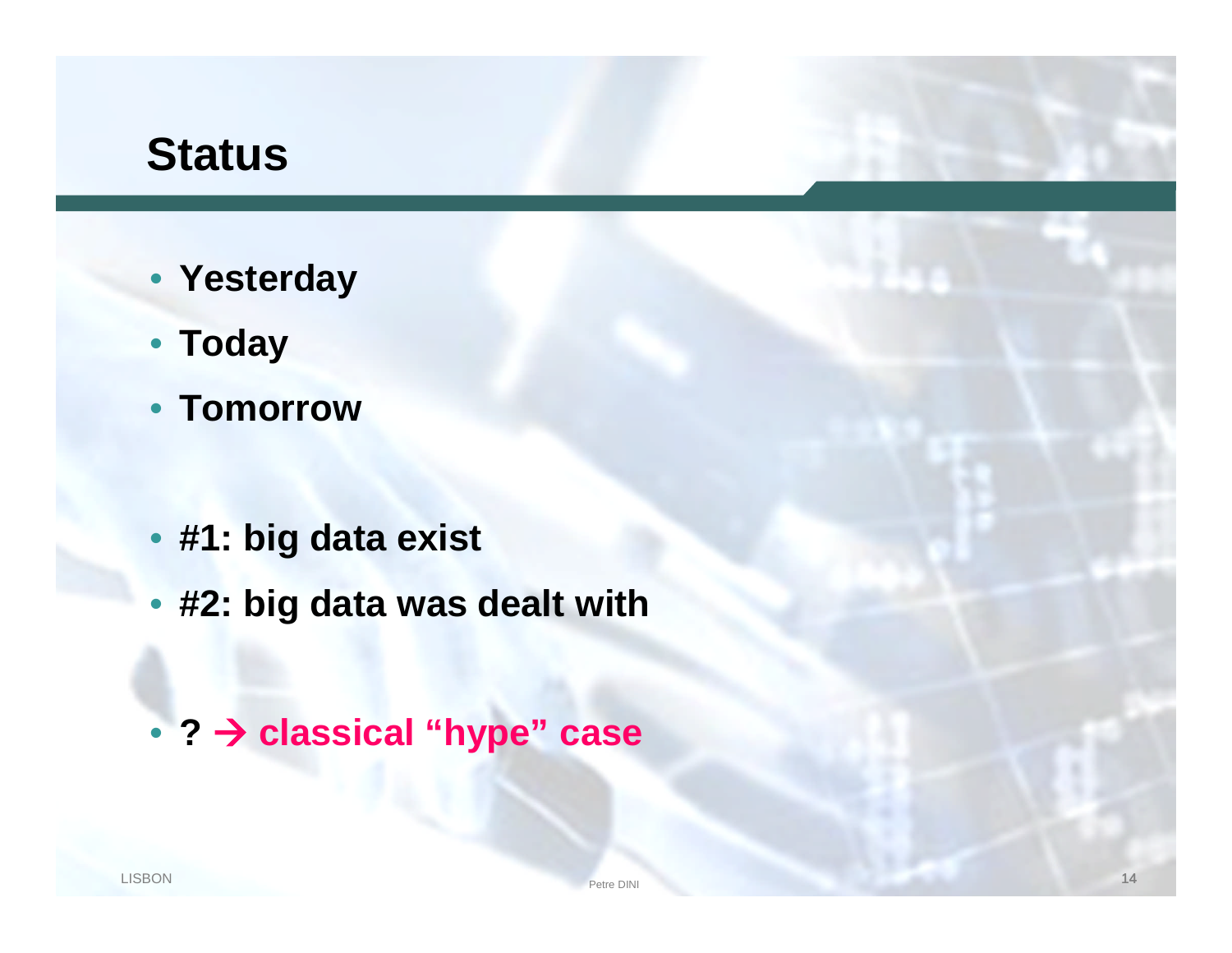## **Applications i [SMALL data]**

- **Using Patient Data for Personalized Cancer Treatments**
	- **- improve health outcomes**
	- **- support development of new therapies**
- **Small Data**

**Seeking personalized data-derived insights from analysis of our digital traces**

**Personal devices Internet services for self-tracking**

**Fitbit**

**Patients like me**

**http://quatifiedself.com**

**Digital traces accumulated by social networks, search engines, mobile operators, online games, e-commerce**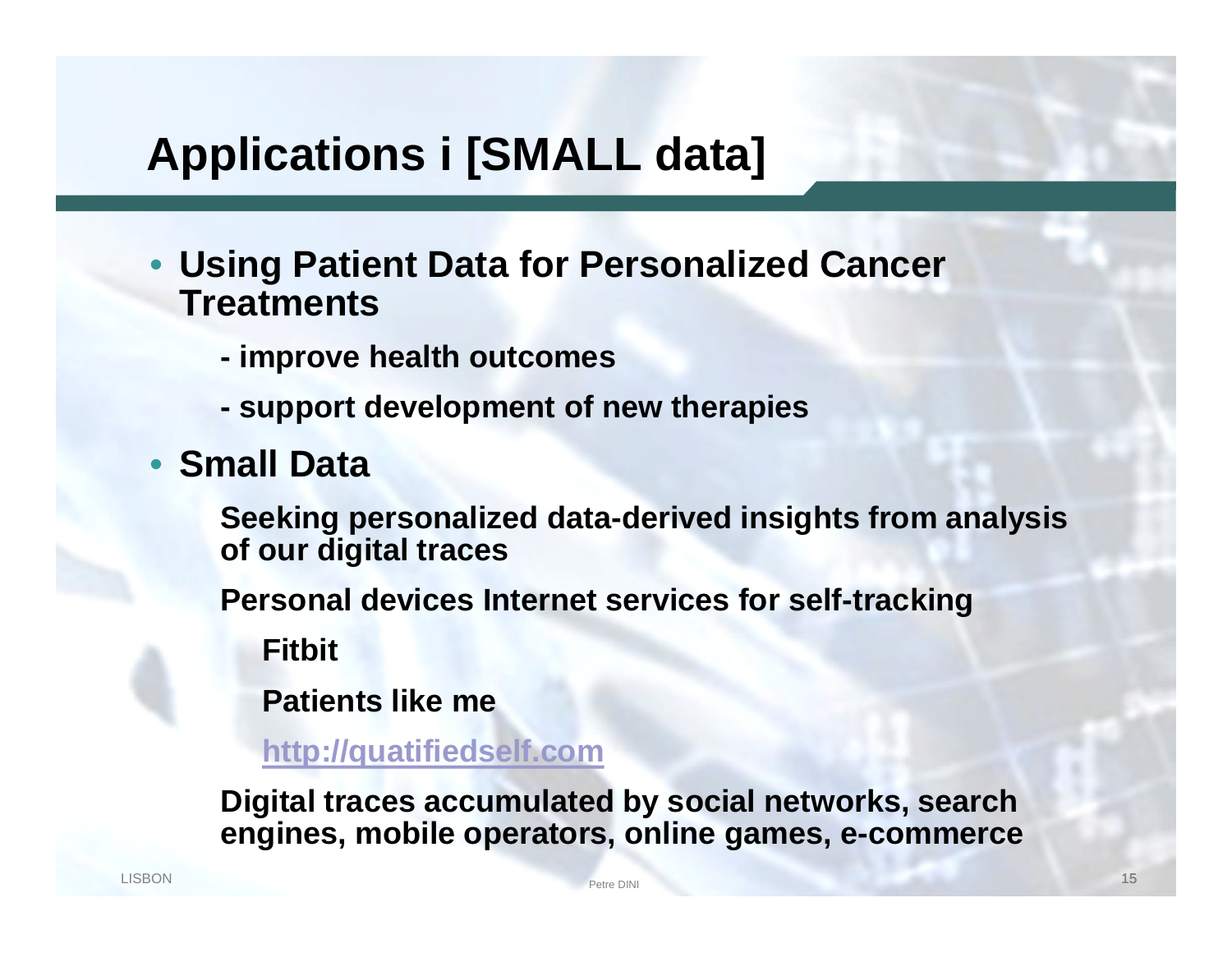## **Applications ii [SMALL data]**

• **? regulatory challenges /FDA, HIPAA, privacy policies**

**Health Insurance Portability and Accountability Act**

- **Open mHealth http://openmhealth.org**
- **http://smalldata.tech.cornell.edu**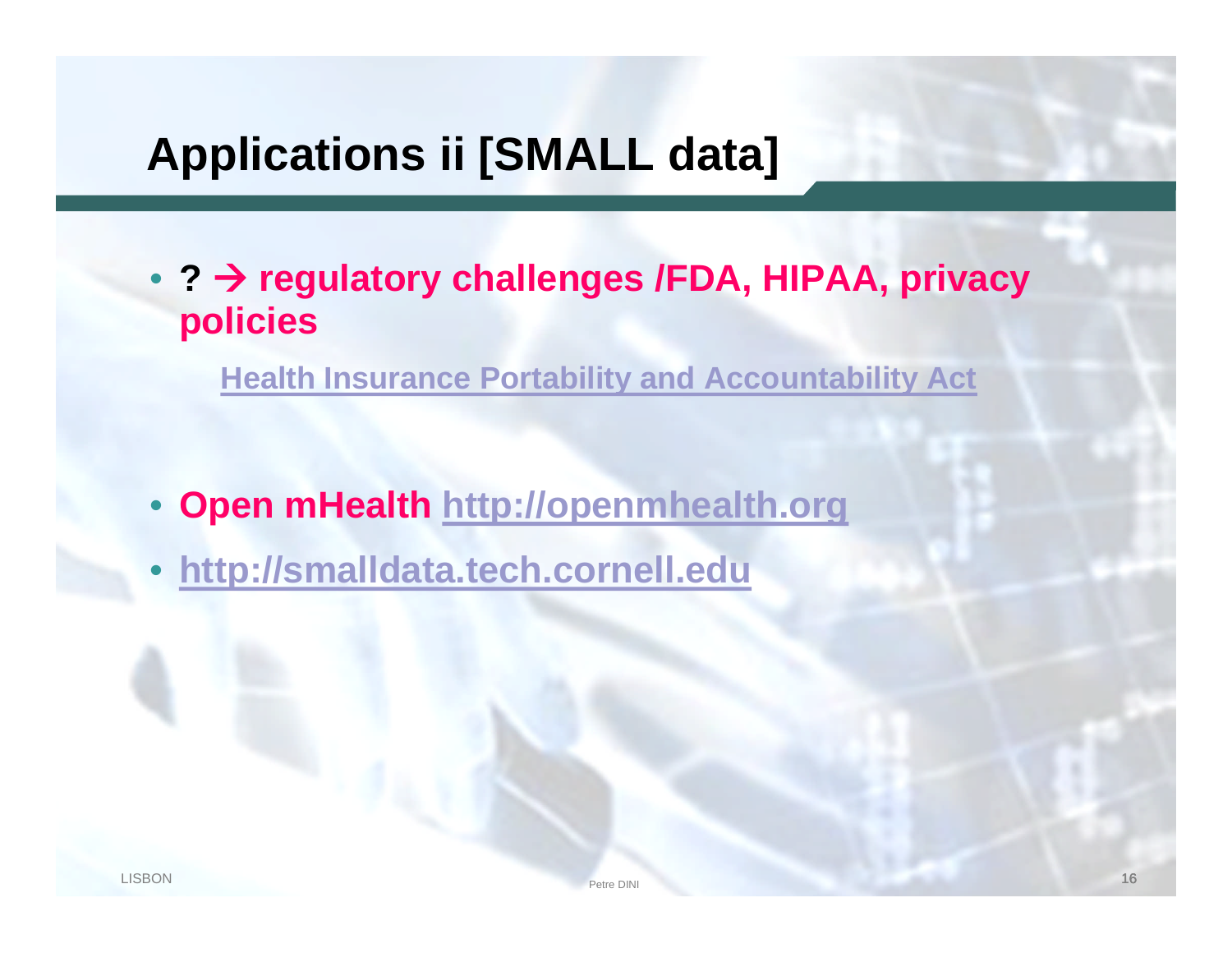### **Application i [BIG data, bug traces]**

- **Large-scale bug traces**
- **Testing network devices before releasing them**
- **Binary/Linear Downsizing -> Downsizing Ratio**
- **Reproducing failures to facilitate the debugging process, real-world traffic needs to be captured and later replayed**
- **high volume [peak-hour, at Beta Site, 20Gbytes, 30 minutes]**
- **Remove data redundancy in large a trace**
- **Note**
- **Linear Downsizing: rollback-and-reply; whenever a failure is triggered, the failure would be logged and the sequential traces triggering the failure are regarded as a whole and divided into equalsized pieces of traces from the beginning based on a predefined size, rollback size.**
- **Binary Downsizing: BD locates the sequential traces triggering the failure by recursively splitting the traces on halves and replying the smaller ones in turn, until the failure is missed….**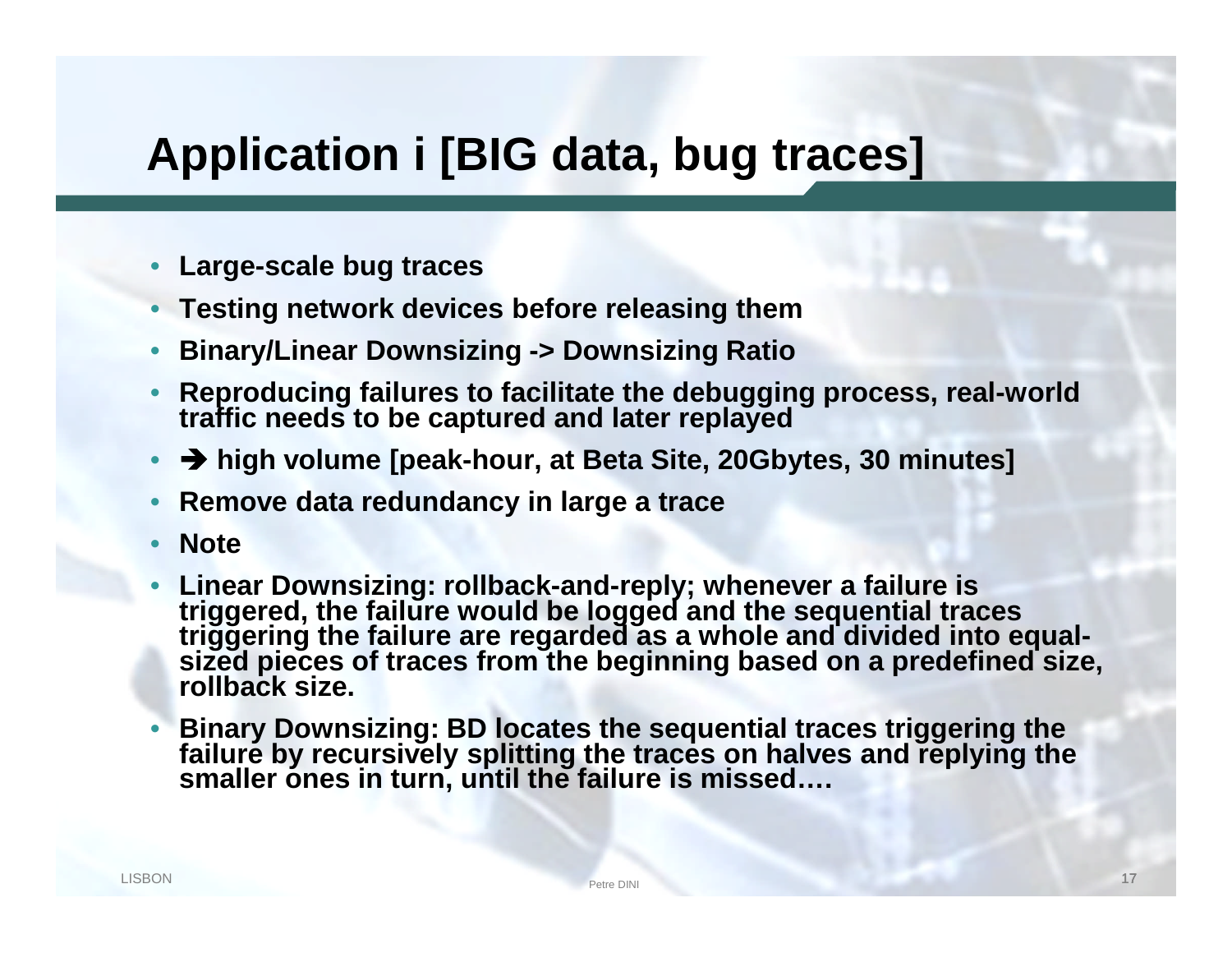## **Applications ii [BIG Data]**

- **Government Sector**
- **Ref: Communications ACM, 03/2014, vol. 57, no. 03**
- **BIG Data initiatives**
- **Japan: ITS [Intelligent Traffic System], Info-plosion, MEXT/NSF [Education..]/NSF**
- **UK: HSC [Horizon Scanning Center]**
- **Singapore: RAHS [Risk Assessment and Horizon Scanning]**
- **Korea: KOBIC, MFAFF, MOPAS**
- **EU: DOME [The Netherlands, Switzerland, UK, + 17 countries] + IBM /supercomputing center to handle a data set in excess of one exabyte per day derived from SKA radio telescope**

**Exascale computing, transport and storage**

**Analyze all raw data collected daily (observable universe)**

**(One exaflops is a thousand petaflops or a quintillion, 1018, floating point operations per second.) At a supercomputing conference in 2009, Computerworld projected exascale implementation by 2018**

• **US: Genome Data on AWS [Amazon Web Services], CDC, NSF/NIH: BIGDATA, US Michigan [Statewide Data Warehouse]**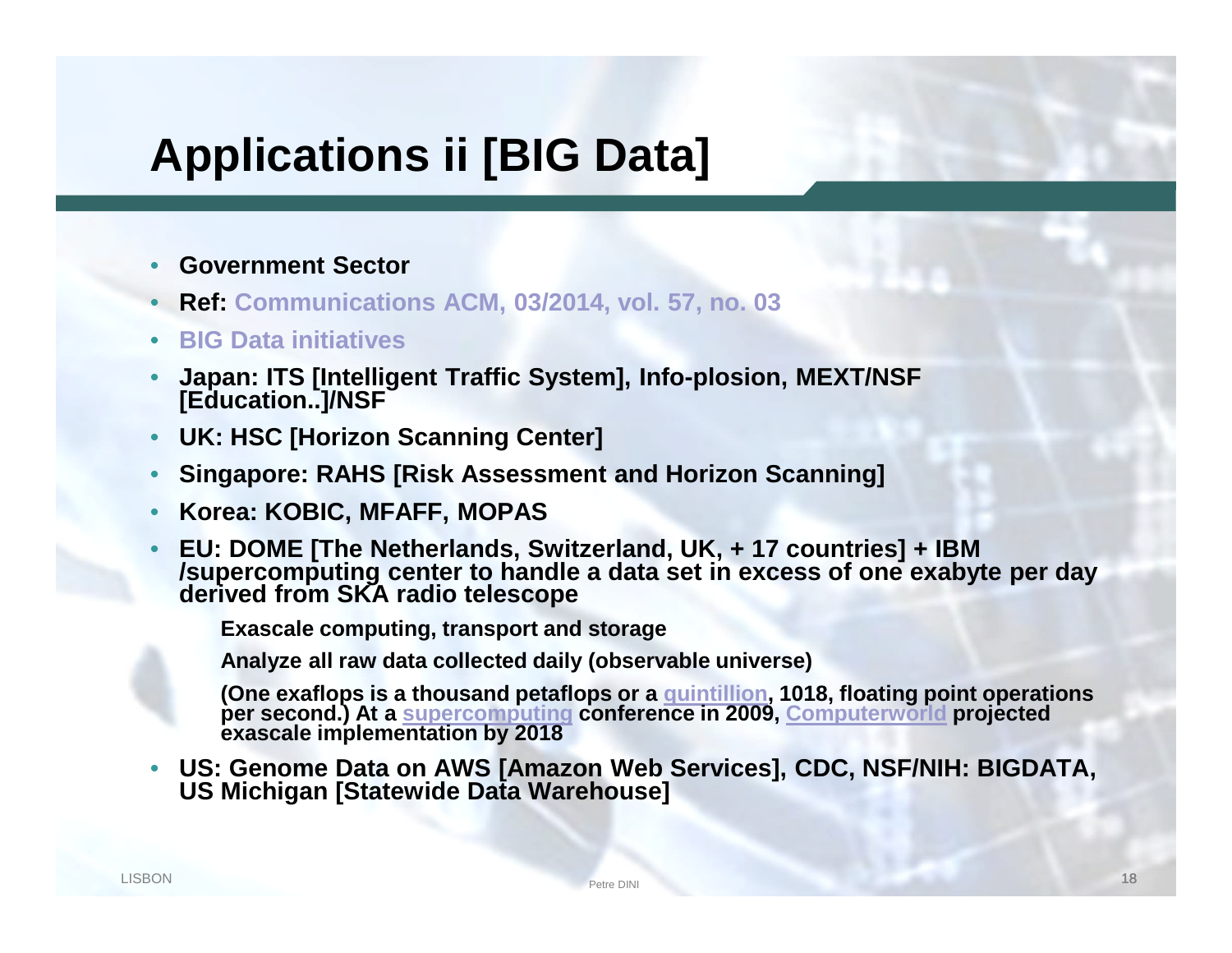## **Applications iii [BIG data]**

- **Local Governments**
- **2011, Syracuse (NY) + IBM Smarter City**

**Bid data to help predict and prevent vacant residential properties**

• **Michigan's Department of Information data warehouse**

**To provide a single source of information about citizens of Michigan to multiple government agencies and organizations to help provide better services**

- **Facts**
	- **? E-Coli story**
	- **? Driver License story**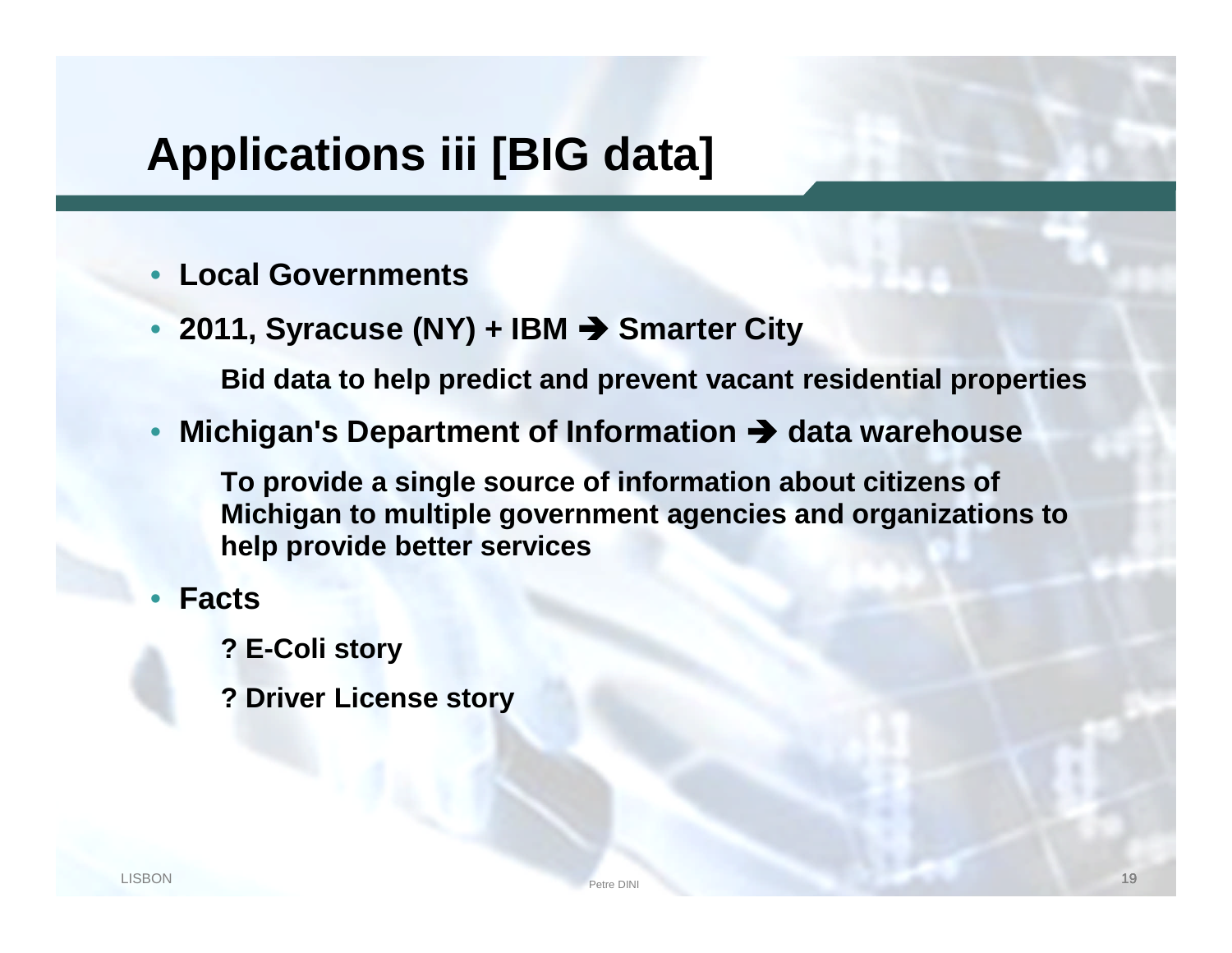# **Case study**

# **Positioning**

#### **Issues**

- **- Event definition**
- **- Event transport**
- **- Event processing**
- **- Business-driven events**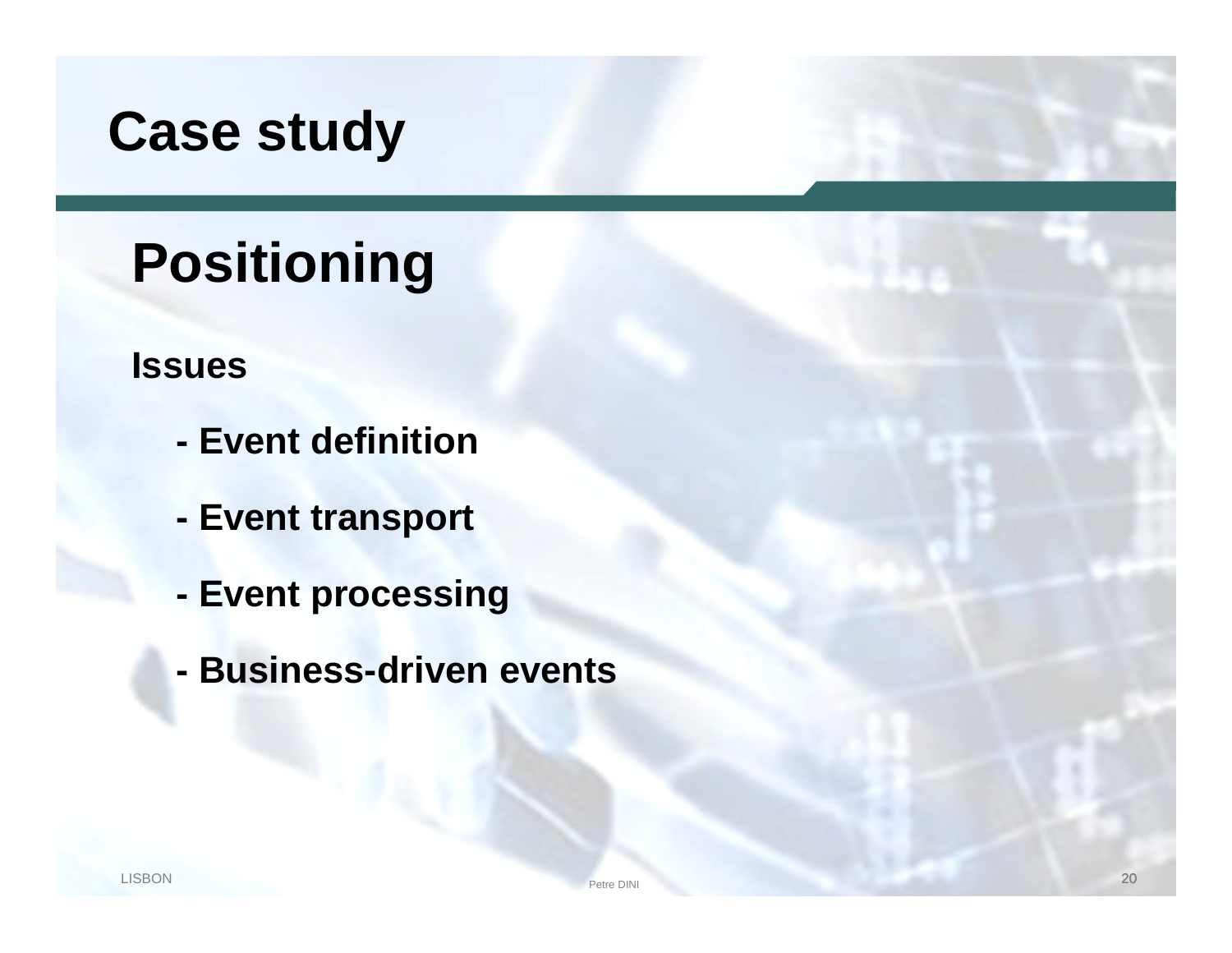# **Bottom-up vs. Top-down**



- **EMS enriches with multidevice information**
- **▶ Notification Engine collects OS notifications**

**Third level (Domain Manager)**

**Second level (Element Manager)**

> **First Level (Mgd Elemt)**

 **Event Information + Device Information + Domain Information**

 **Event Information + Particular Property Service**<br> **Eiret Level Property**<br> **Device** 

> **Event Information**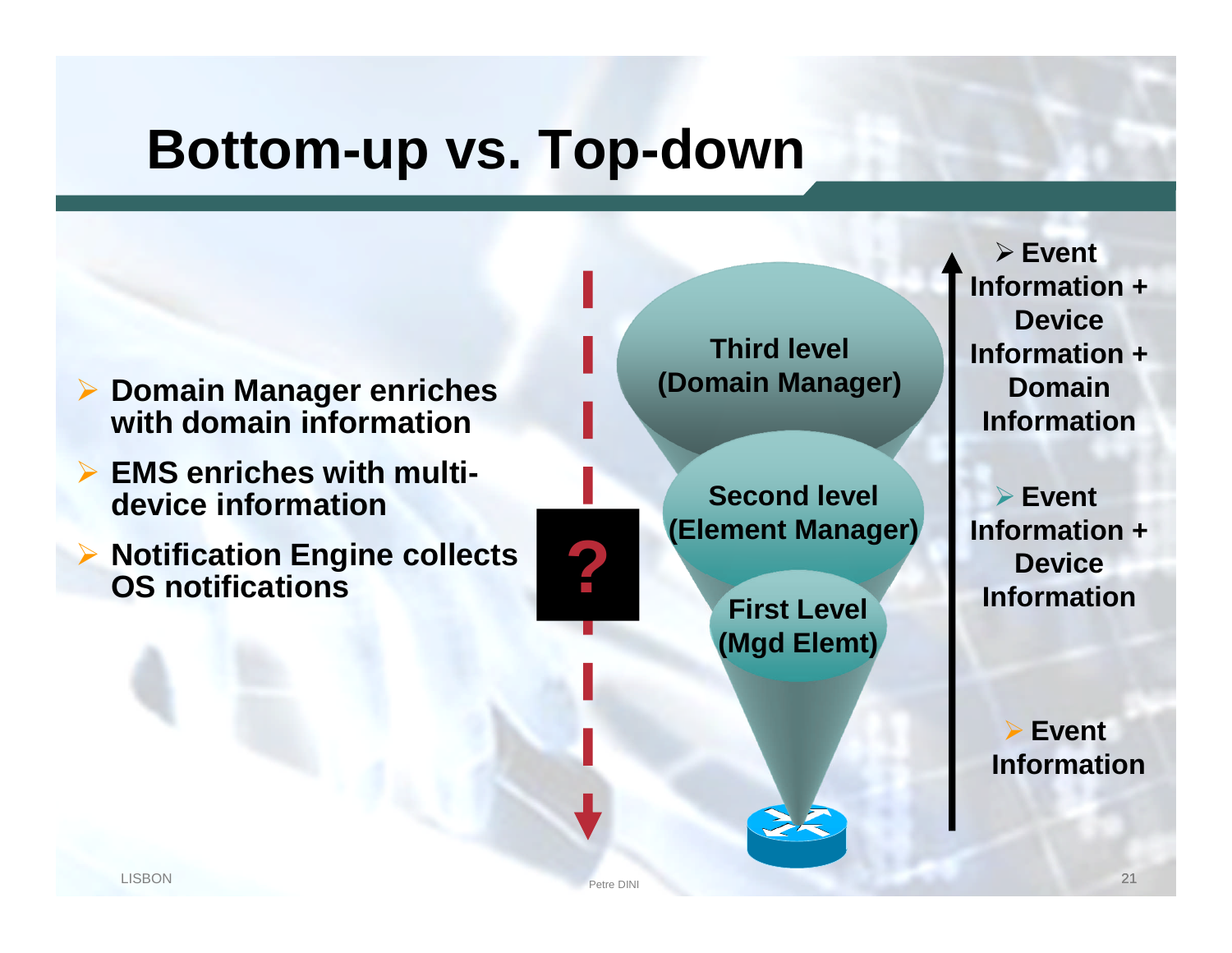# **A Layered Processing View**

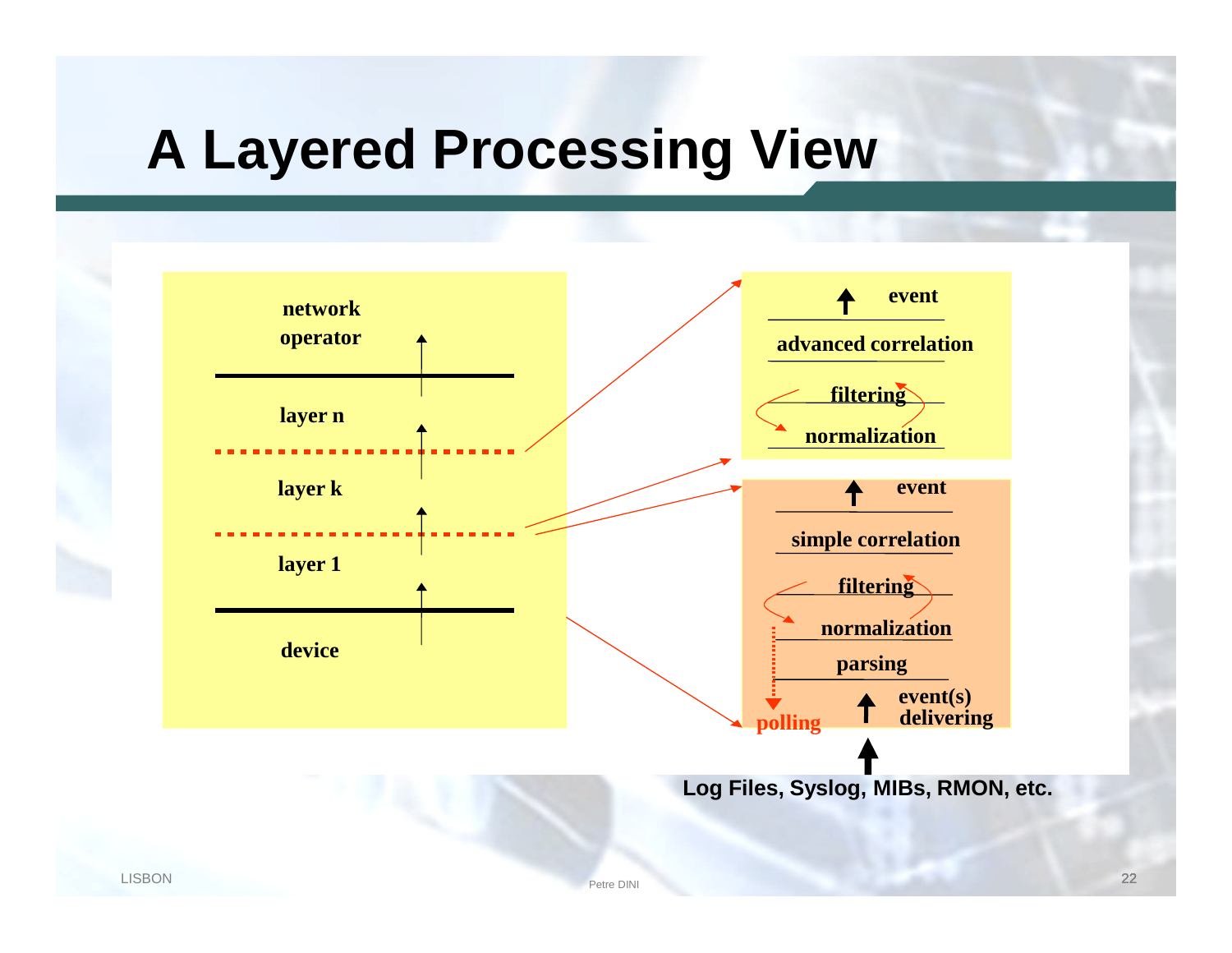# **Challenging Issues**

# **Too Many**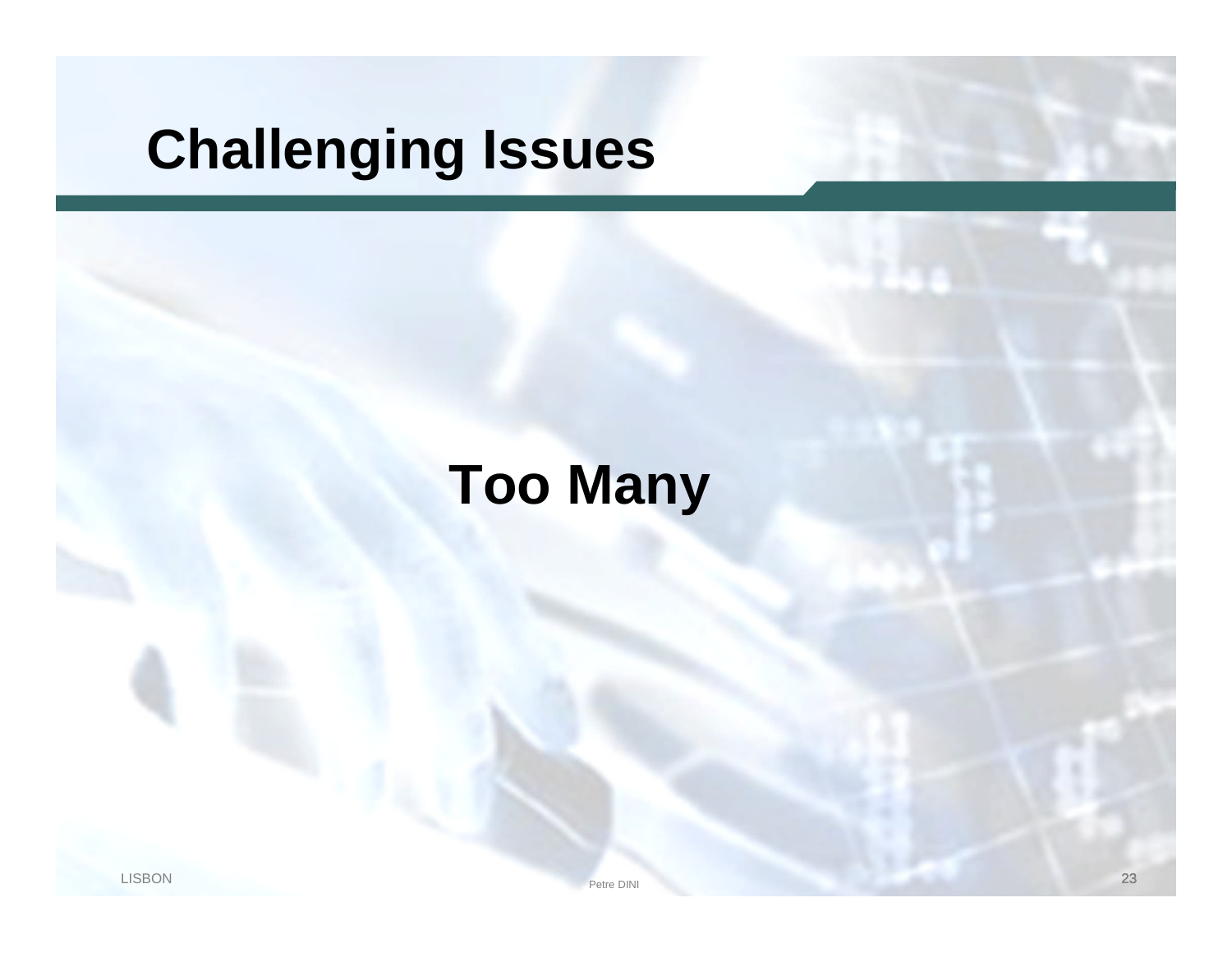# **Syntax Issues**



- **Various formats**
- **Myriad of conversions needed**
- **Lack of syntax control**

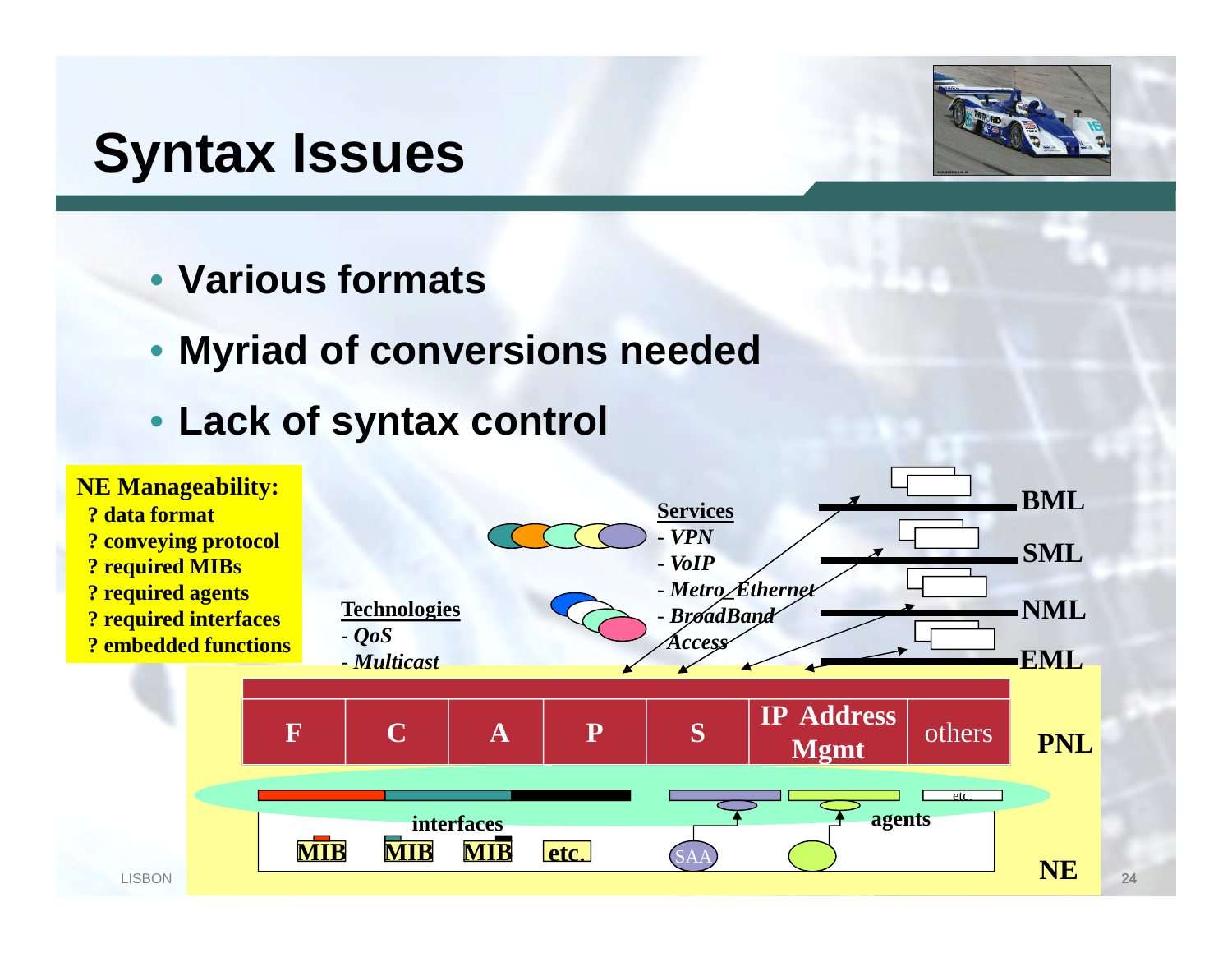## **Syslog Message "Body" Format in the IOS**

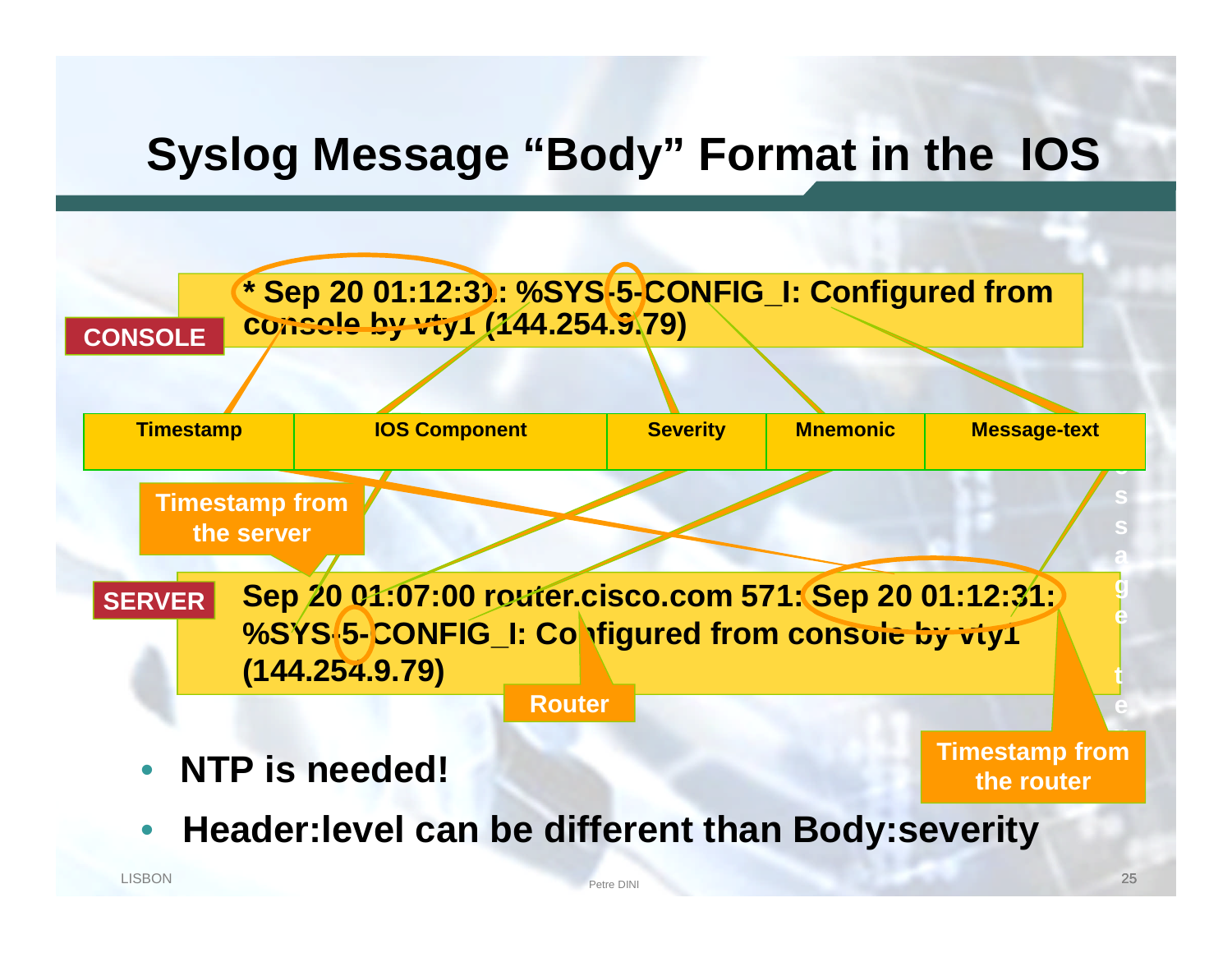# **Semantic Issues**



# • **Naming**

• **Context-defined**

# •**Smart events**

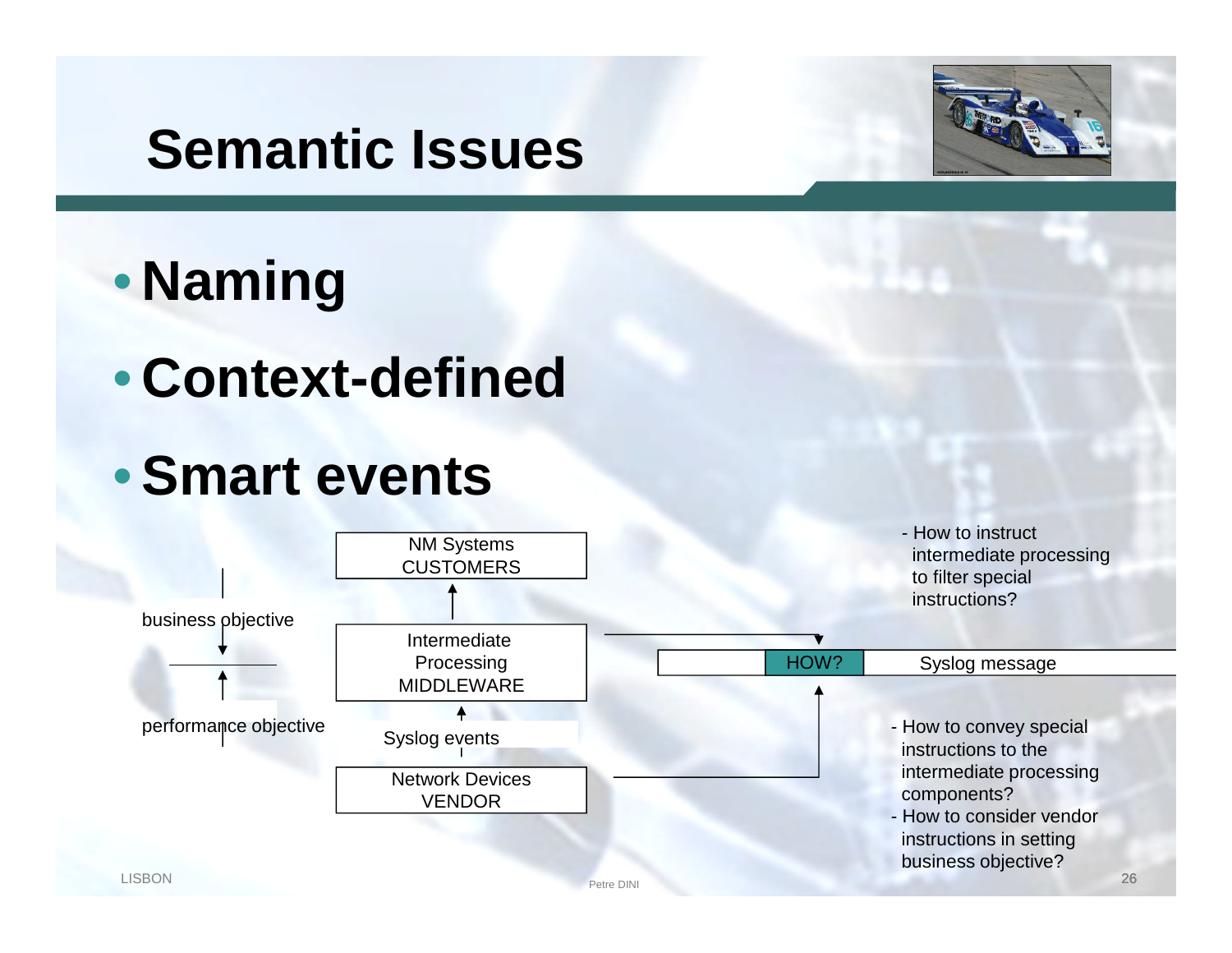# **XML Tagging is Not Enough**

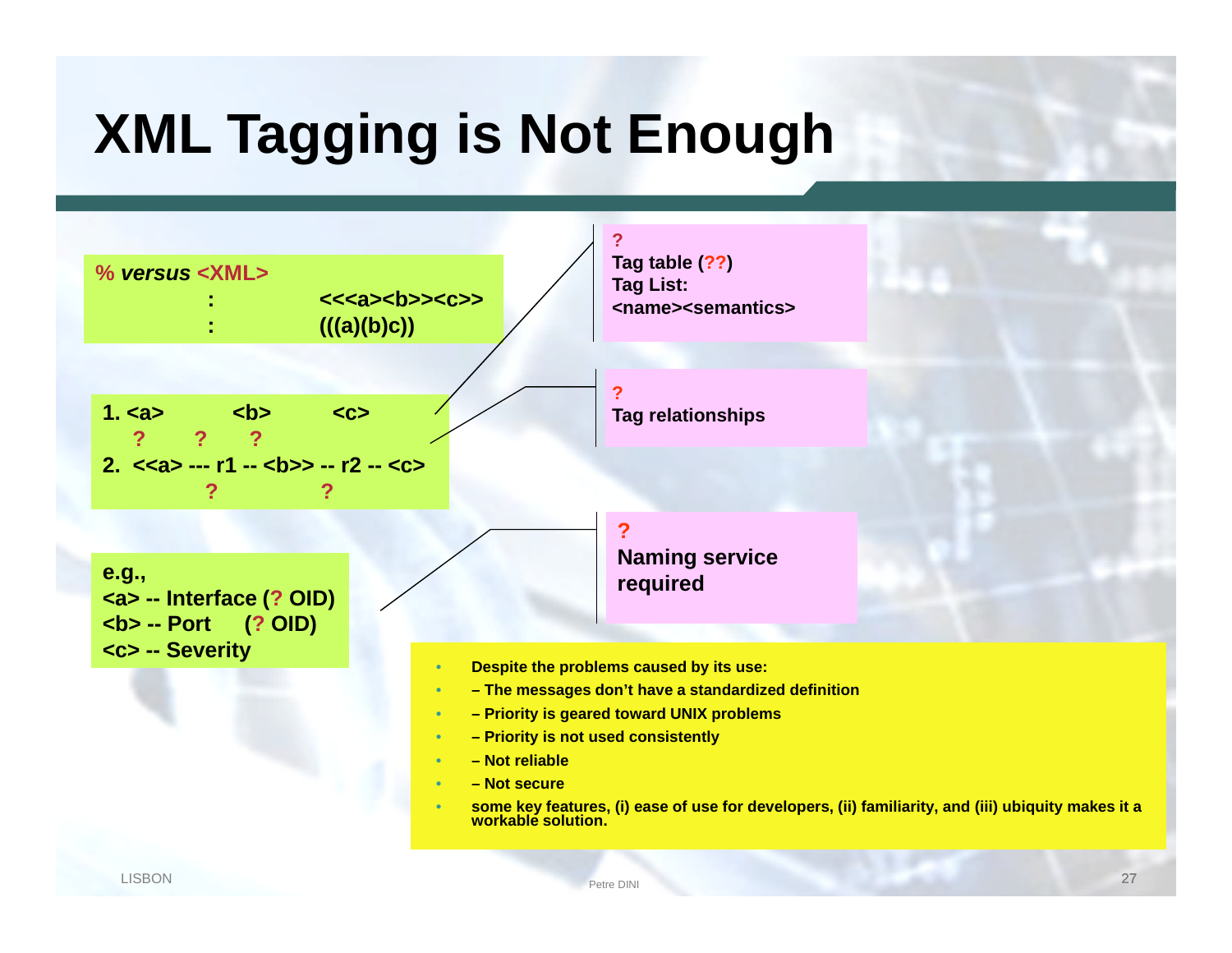# **Timestamps issues**

#### • **Format**

- **Clock-free event sources**
- **Sources-destination timestamps**
- **Delay tolerant networks**
- **Localizing processing Local synchronization Wide synchronization**
- **Reliable timestamps**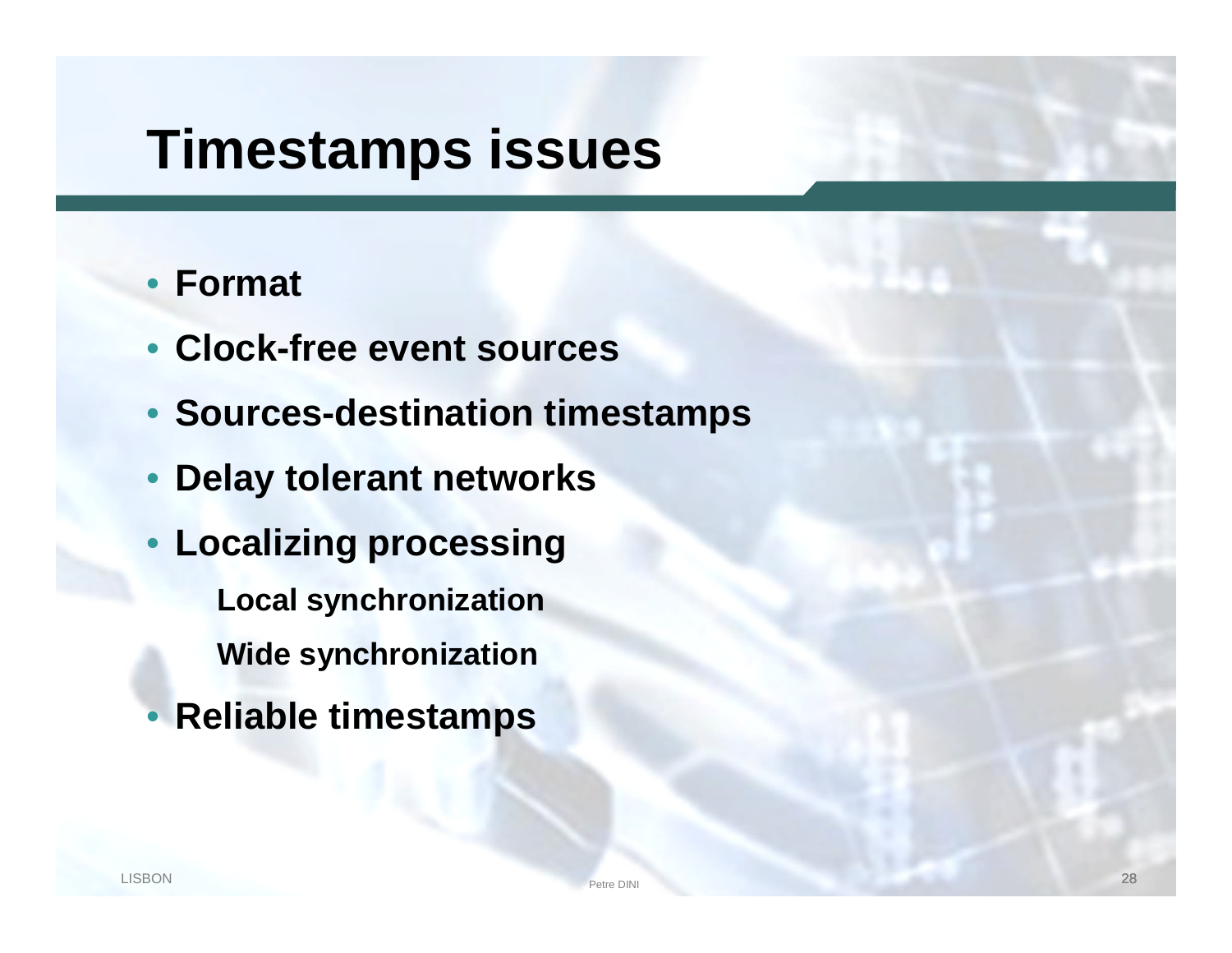# **Example: Syslog**

**[ field1] % [field2 ] % [severity ] % [ priority]%[ mnemonic] %[free form field]**

**Well identified fields [timestamps] [facility ] [severity ] [priority] [mnemonic]**

**Free form field (the richest in semantic) [..English plain text..]**

**Field separator %**

#### **Issues**

- **Number of fields varies**
- **Value space of the fields is is not uniform/standardized**
- **Semantic of timestamps is not uniform/or not defined**
- **Mnemonic is not modeled**
- **The English text is only humanly readable/useful**
- **Automation is difficult due to the "natural language processing" needs**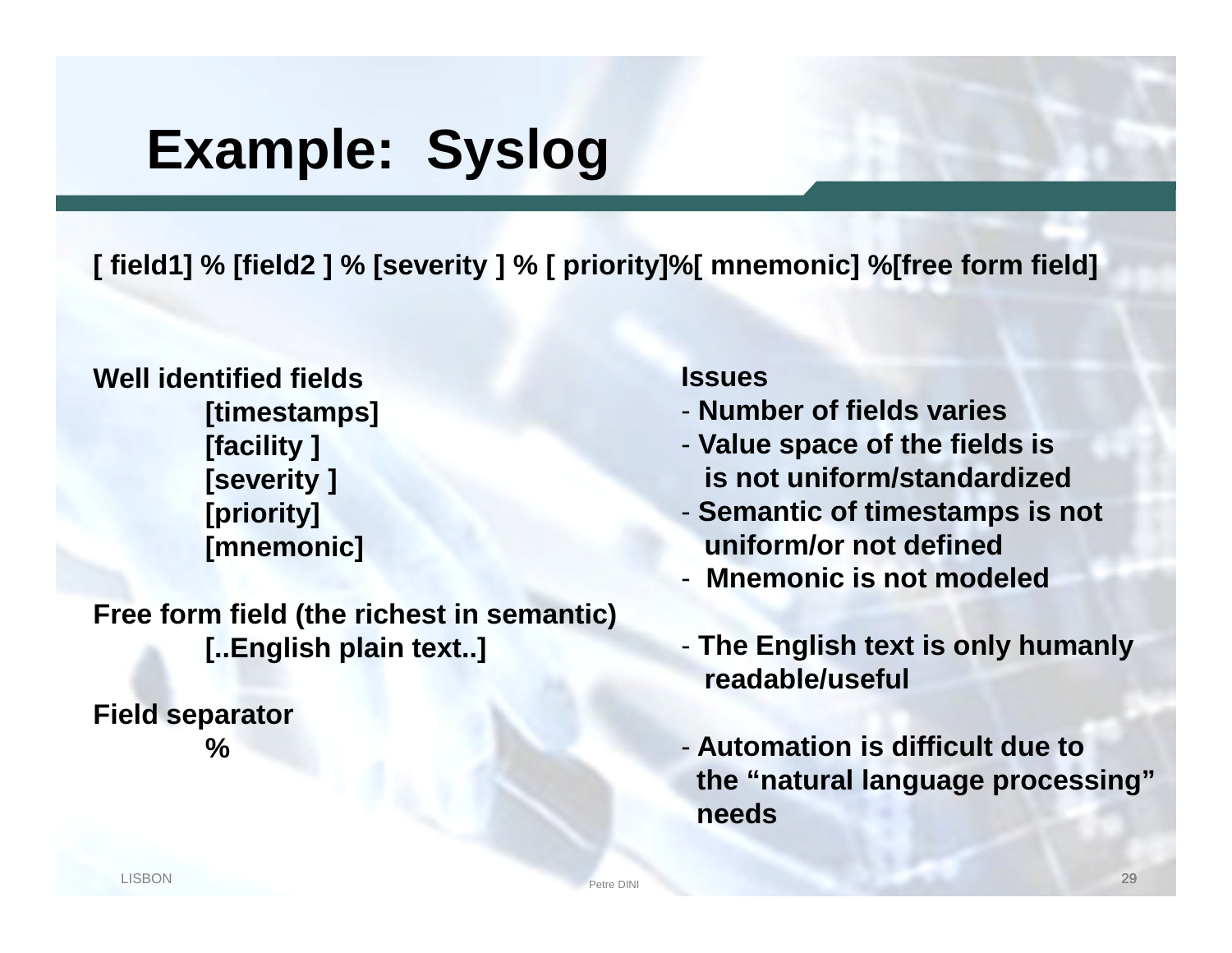# **Things started to get fixed**

- **Syslog, SNMP/MIB: IETF**
- **Adaptive message format: IBM/Cisco**
- **Intrusion detection format: IETF**
- **Anomaly report format: OASIS**
- **Incident handling format: IETF**
- **NGN management : ITU-T [Focus group]**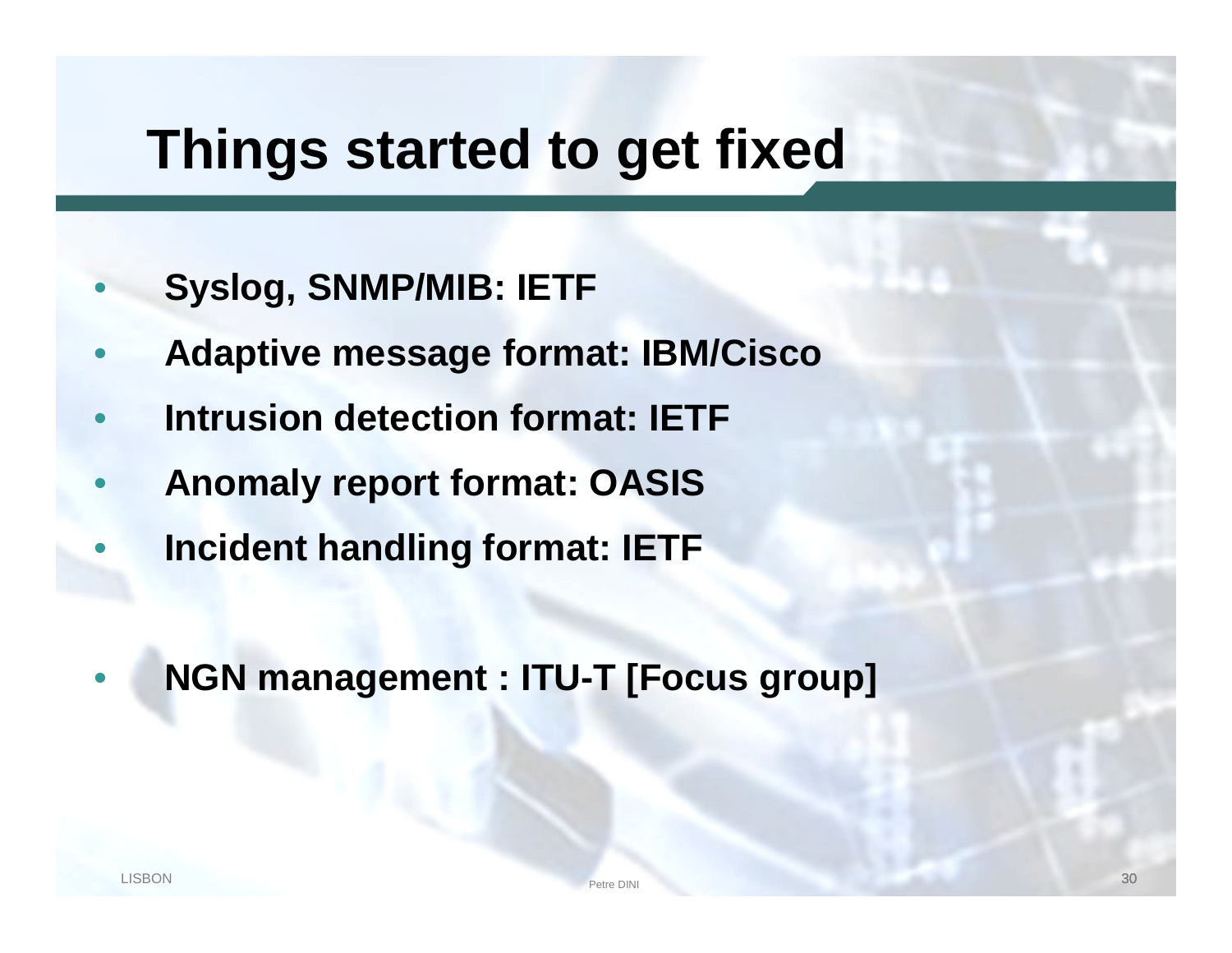# **Still to answer…**

- **Concepts such utility-based computing, autonomic computing, diagnosis-in-the-box, diagnosis out-of-box, adaptable applications, self-adaptable applications, and reflexive environments require a new approach of formalizing events, architecting event-based systems, and integrating such systems.**
- **Additionally, GRID systems bring into the landscape the concept of intermittent and partial behavior related to resource sharing that may require a special semantic on SLA/QoS violation events.**
- **Events related to traffic patterns and the dynamics of performance and availability changes in such environments requires particular metrics and processing, as well [accounting, outage].**
- **Another hot area quite poorly covered in terms of eventrelated requirements is MPLS OAM and all aspects related to MPLS VPN.**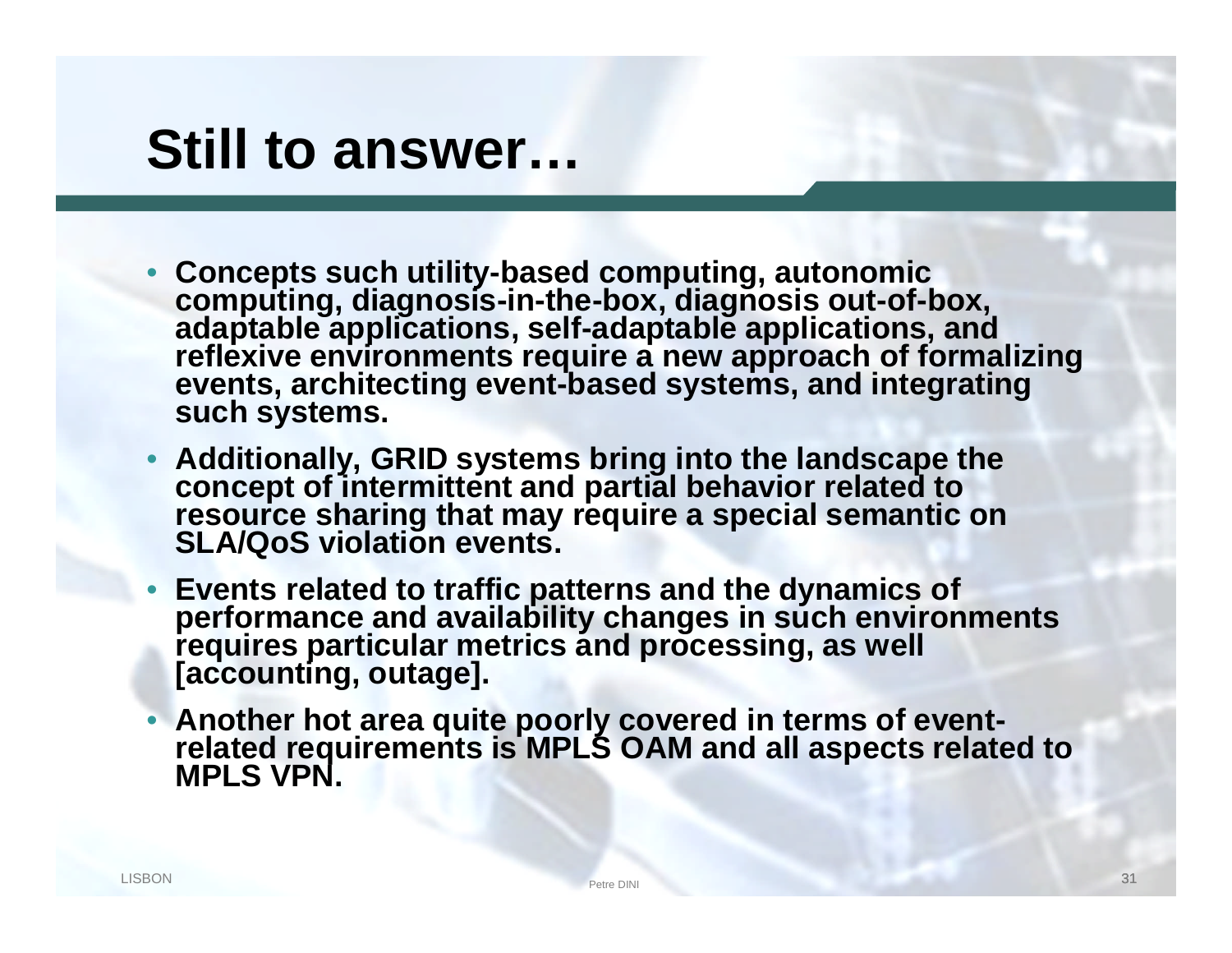#### **ALLDATA, DATA ANALYTICS conference series**

- **The First International Conference on Big Data, Small Data, Linked Data and Open Data**
- **ALLDATA 2015 | Barcelona**

**http://www.iaria.org/conferences2015/ALLDATA15.html**

• **ALLDATA 2016 | Lisbon**

**http://www.iaria.org/conferences2016/ALLDATA16.html**

- **ALLDATA 2017 | Venice**
- April 23-27, 2017
- **DATA ANALYTICS 2017**
- **Nov 12-16, Barcelona**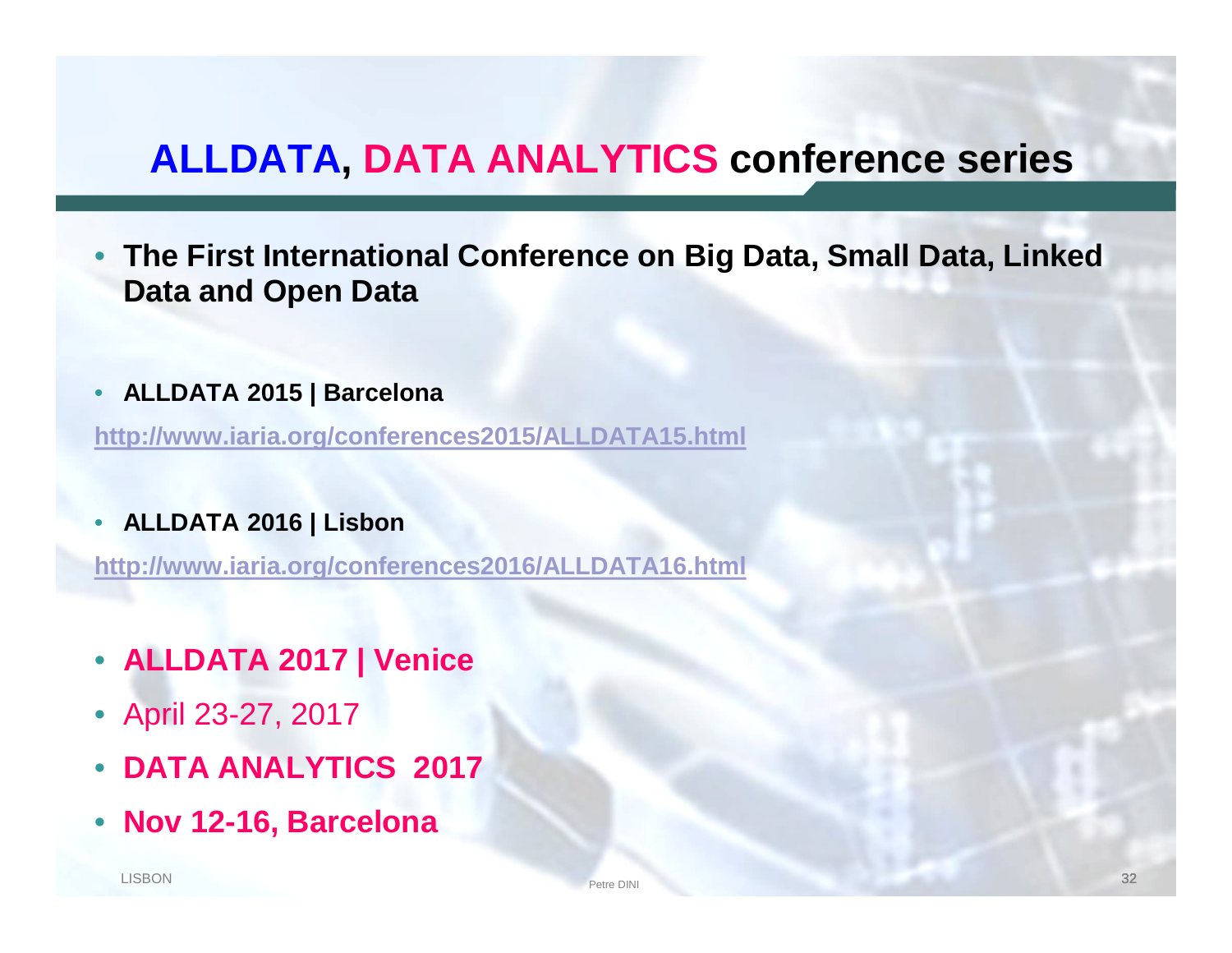## **ALLDATA 2015 | 2016 | 2017**

#### • **BIG DATA**

**Big data foundations; Big data understanding (knowledge discovery, learning, consumer intelligence); Big data semantics, search and mining; Big data processing and transformations; Big data handling, simulation, visualization, modeling tools, and algorithms; Managing big data (large-scale, integration, etc.); Unknown in large Data Graphs; Reasoning on Big data; Big data analytics for prediction; Applications of Big data (health, financial, social, weather forecasting, etc.; Business-driven Big data; Big data and cloud technologies; Technologies handling Big data; High performance computing on Big data; Big data persistence and preservation; Big data protection, integrity and privacy ; Big data toolkits**

#### • **SMALL DATA**

**Social networking small data; Relationship between small data and big data; Statistics on Small data; Handling Small data sets; Predictive modeling methods for Small data sets; Small data sets versus Big** Data sets; Small and incomplete data sets; Normality in Small data sets; Confidence intervals of small **data sets; Causal discovery from Small data sets; Deep Web and Small data sets; Small datasets for benchmarking and testing; Validation and verification of regression in small data sets; Small data toolkits**

#### • **LINKED DATA**

**RDF and Linked data; Deploying Linked data; Linked data and Big data; Linked data and Small data; Evolving the Web into a global data space via Linked data; Practical semantic Web via Linked data; Structured dynamics and Linked data sets; Quantifying the connectivity of a semantic Linked data; Query languages for Linked data; Access control and security for Linked data; Anomaly detection via Linked data; Semantics for Linked data; Enterprise internal data 'silos' and Linked data; Traditional knowledge base and Linked data; Knowledge management applications and Linked data**

#### • **OPEN DATA**

**Open data structures and algorithms; Designing for Open data; Open data and Linked Open data; Open data government initiatives; Big Open data; Small Open data; Challenges in using Open data (maps, genomes, chemical compounds, medical data and practice, bioscience and biodiversity); Linked open data and Clouds; Private and public Open data; Culture for Open data or Open government data; Data access, analysis and manipulation of Open data; Open addressing and Open data; Specification languages for Open data; Legal aspects for Open data**